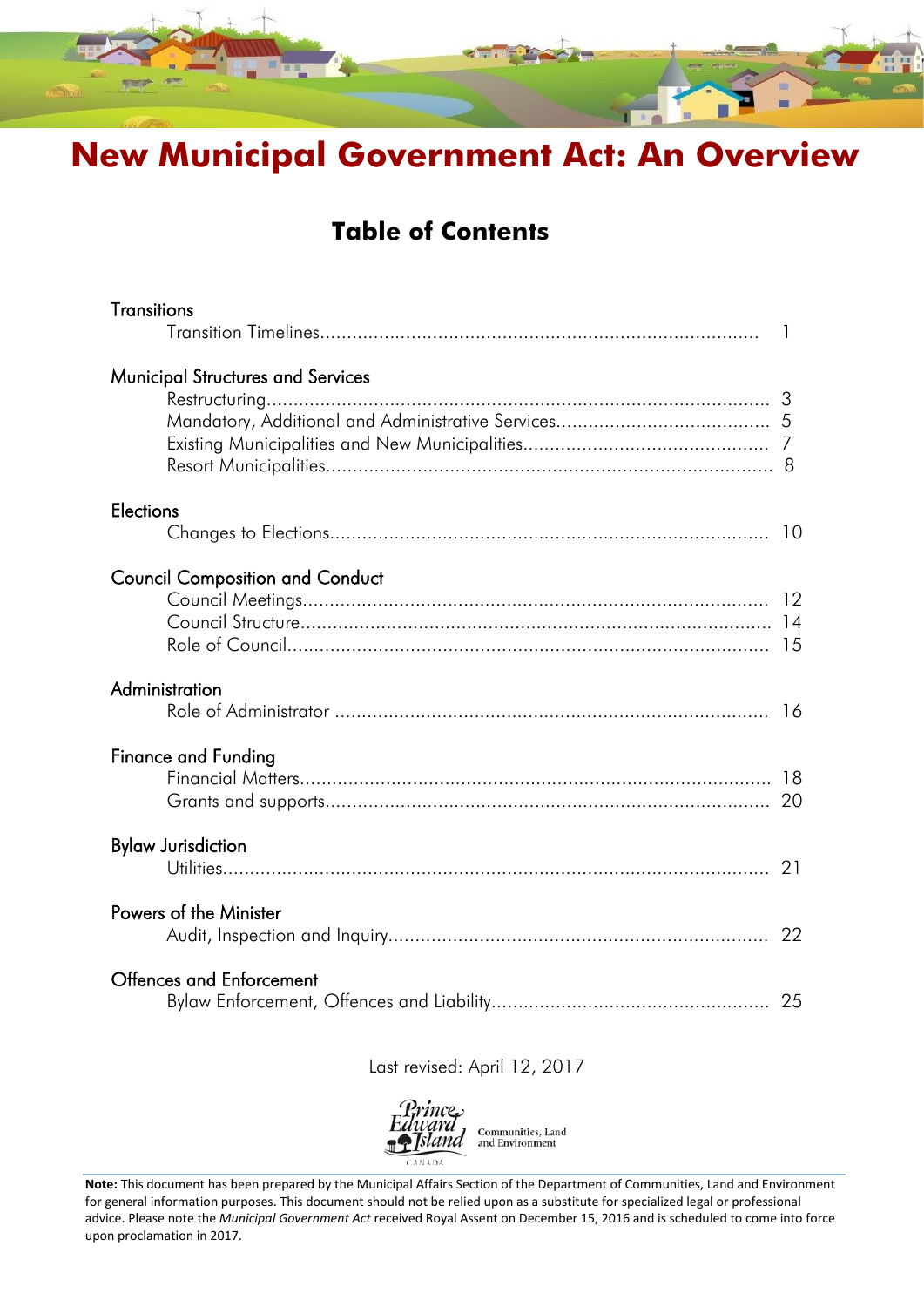### **Transition Timelines**

### **Transitions Overview**

Some provisions of the Municipal Government Act (MGA) provide dates or deadlines to meet different requirements. Some of the dates in the Act have been revised to reflect feedback received during the consultations.

The MGA will not come into effect until it is proclaimed. The timelines presented in this section are based on the schedule of the MGA being proclaimed in 2017.



Communities, Land and Environment

### **New Municipal Legislation: What's Changing**

### *What changes take effect when the MGA is proclaimed?*

As soon as the Act is proclaimed, municipalities will have to ensure:

- They follow the new conflict of interest standards;
- They prepare for new content and process requirements for their 2018 budget;
- That council members are not fulfilling duties of employees;
- That a municipal office is designated; and
- They budget for an audit or if their budgeted expenditures are less than \$50,000, a review engagement.

Anything else that is not explicitly transitioned will come into effect as soon as the Act is proclaimed. However, there will be no change to the fiscal year for municipalities in 2017: it will remain as January 1, 2017, to December 31, 2017.

### *What is required within one year of the MGA being proclaimed?*

Assuming the MGA is proclaimed in 2017, there will be a number of changes and requirements that will take effect in 2018:

- There will be a 15 month fiscal year running from January 1, 2018 to March 31, 2019;
- Municipalities will need to adopt, by resolution, an operating budget and a capital budget for the fiscal year on or before March 31, 2018;
- Enumeration and voters lists must be prepared by municipalities no later than July 30, 2018;
- Municipalities will need to have their election procedures in place;
- Council sizes are to comply with those listed in the MGA as of the 2018 election – current members of council continue in place until the next council takes office in December 2018.

There are also a number of bylaws that are required to be in place within 12 months of the MGA taking effect. These bylaws, which may be subject to regulation, are:

- An access to information and protection of privacy bylaw;
- A conflict of interest bylaw;
- A code of conduct bylaw for council;
- A code of conduct policy for employees;
- A records retention and disposition bylaw; and
- A procedural bylaw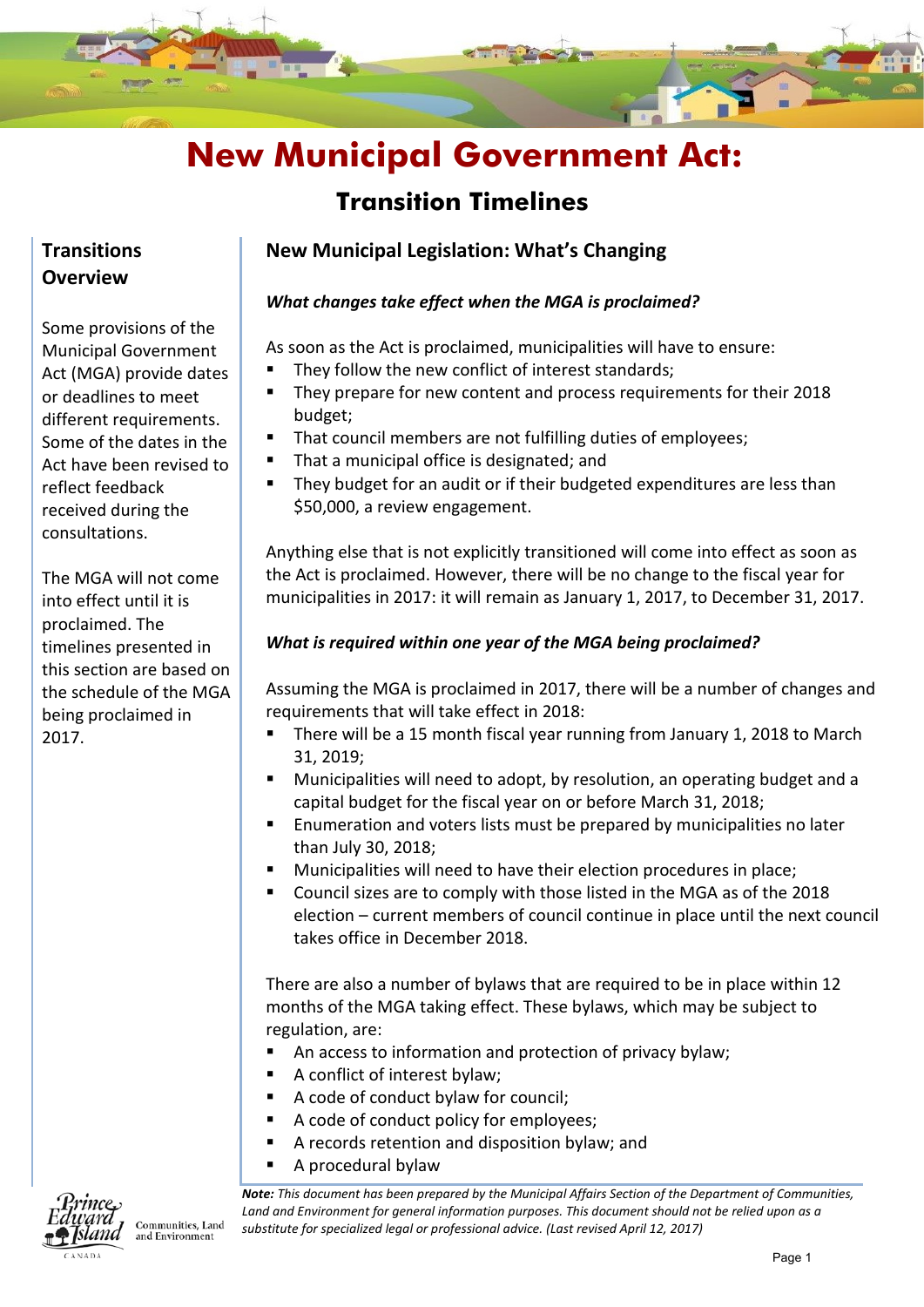#### **What are the longer term timelines?**

The main changes for municipalities in 2019, assuming the MGA is proclaimed in 2017, are related to finances. Starting in 2019, the fiscal year for municipalities will run from April 1 of the current to March 31 of the next. This will align the fiscal year of municipalities with that of the Province.

Three years after the MGA is proclaimed, municipalities will be required to have an approved emergency management program in place. Additionally, all municipalities will be required to have a full financial audit each year.

Five years after the MGA is proclaimed, municipalities will need to have land use plans and supporting bylaws in place and are required to have a municipal office that is accessible to all members of the public open for a minimum of 20 hours per week.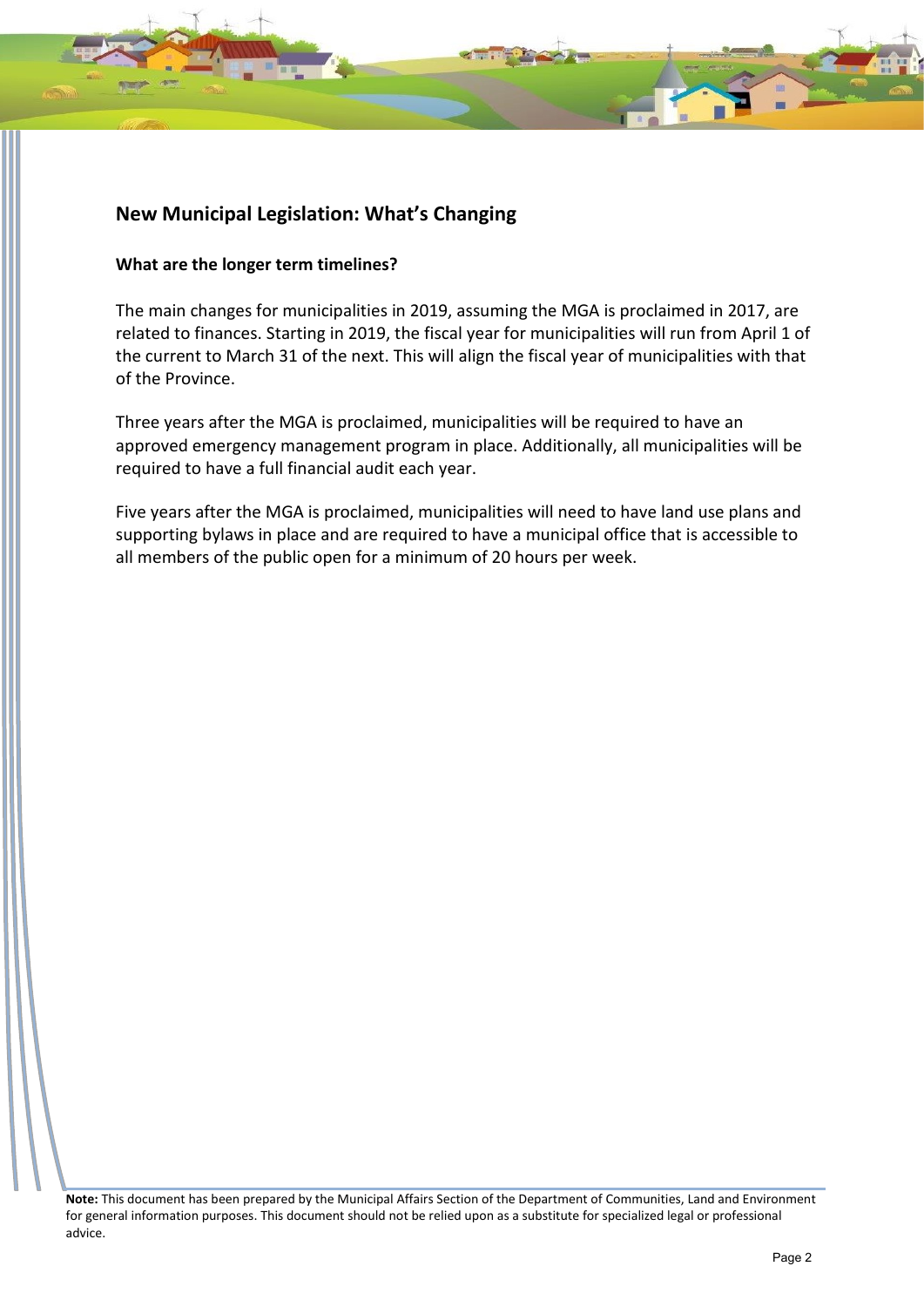

### **Overview of Changes to Municipal Restructuring**

### **Existing Legislation Framework: What's in Place Currently**

Existing municipal restructuring processes and procedures are not consistent.

The Minister is responsible for the review of applications for: forming a new municipality in an unincorporated area, amalgamating two or more municipalities, dissolving a municipality and changing the status or name of a municipality. The final decisions regarding these processes are then made by the Lieutenant Governor in Council.

For a municipality to annex land outside of its boundaries, the Island Regulatory and Appeals Commission (IRAC) must hold a public hearing and provide a report and recommendation to the Minister. The report and recommendations produced are then brought to the Lieutenant Governor in Council for a decision.



Communities, Land and Environment

### **New Municipal Legislation: What's Changing**

### *Separate Processes*

The process for physically changing municipal boundaries has been separated from the processes for changing the name or class of a municipality. This provides an opportunity for increased consultation with both the public and municipal councils and a standardized process for doing so.

### *Initiating a Restructuring of Physical Boundaries*

All processes for the establishment, dissolution and restructuring (amalgamation, annexation and boundary changes) of a municipality will now involve a single and consistent approach. The formation of a new municipality may be initiated by either the Minister or by a petition signed by at least 30% of the population who would be electors of the new municipality. The dissolution or restructuring of municipal boundaries, including annexation, amalgamations and boundary changes, may be initiated by either the Minister or the council of a municipality.

Proposals for formation, dissolution or restructuring need to be in writing and filed with the Island Regulatory and Appeals Commission (IRAC). If the proposal would result in a town or city that does not meet certain criteria that are described in the new Act, the proposal must be submitted to and approved by the Minister prior to being accepted by IRAC.

### *Stakeholder Engagement*

IRAC will notify and inform the Minister, nearby municipalities, nearby First Nations Bands, the Federation of Prince Edward Island Municipalities (FPEIM) and the public about the proposal through various methods. Once notice has been provided, any person opposing the proposal has 30 days to file a written objection with IRAC.

If the Minister determines there is a significant public interest in the proposal after the objection period, IRAC will hold a public hearing. IRAC may also decide to hold a public hearing without direction from the Minister if objections to the proposal have been received.

If an objection is received from a municipality during the objection period for a restructuring, IRAC will appoint a mediator to assist the municipalities in resolving the dispute. If, following the mediation, the dispute remains unresolved and the objection is not withdrawn by the municipality, IRAC will hold a public hearing.

Communities, Land and Environment for general information purposes. This document shou<br>upon as a substitute for specialized legal or professional advice. (Last revised April 12, 2017) **Note:** This document has been prepared by the Municipal Affairs Section of the Department of Communities, Land and Environment for general information purposes. This document should not be relied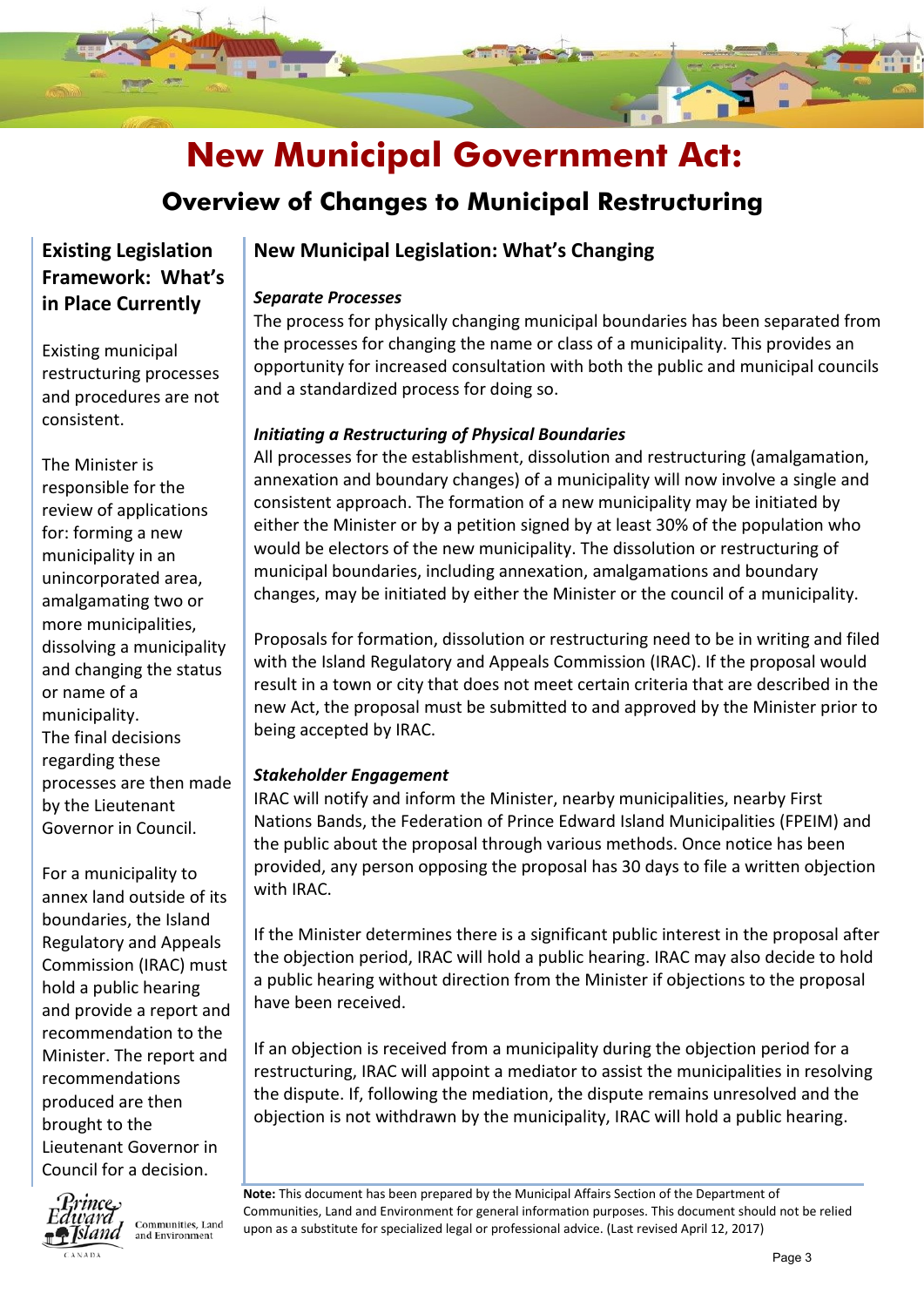#### *Cost*

The cost associated with any proposal to establish, restructure, or dissolve a municipality, including costs for notification or for holding a hearing, will be the responsibility of the applicant. The cost associated with any mediation will be the responsibility of the parties involved and the mediator may recommend to IRAC how the cost of the mediation be split between the parties involved.

### *Criteria and Conditions*

Regulations will set out criteria and minimum standards that must be taken into consideration regarding the establishment or restructuring of municipalities.

### *IRAC Recommendations*

Once any mediation or public hearings are complete, IRAC will provide the Minister with a written report containing its findings, recommendations and reasons for the recommendations. IRAC will send a copy of the report to the person or persons who made the proposal, nearby municipalities, nearby First Nations Bands, the FPEIM, and any other persons that IRAC believes should receive it.

### *Decision Making*

The Minister will review the report from IRAC and will make a recommendation to the Lieutenant Governor in Council. The Lieutenant Governor in Council may then decide to:

- Establish or restructure the boundaries as proposed or with changes;
- Deny the establishment or restructuring as proposed; or
- Approve or deny the dissolution of the municipality.

### *Changing a Municipality's Name or Class*

A municipal council must apply in writing to the Minister to have the name or class of their municipality changed. The Minister has flexibility in engaging with the public on changes to a municipality's name or municipal class. For example, the Minister may invite residents to provide written submissions or might hold public meetings to gather feedback. Other methods may be used to collect information if the Minister thinks it is necessary for considering the request.

The Minister will consider the submissions and comments prior to making a recommendation to the Lieutenant Governor in Council. Lieutenant Governor in Council may then approve or deny the change of name or change of status for the municipality.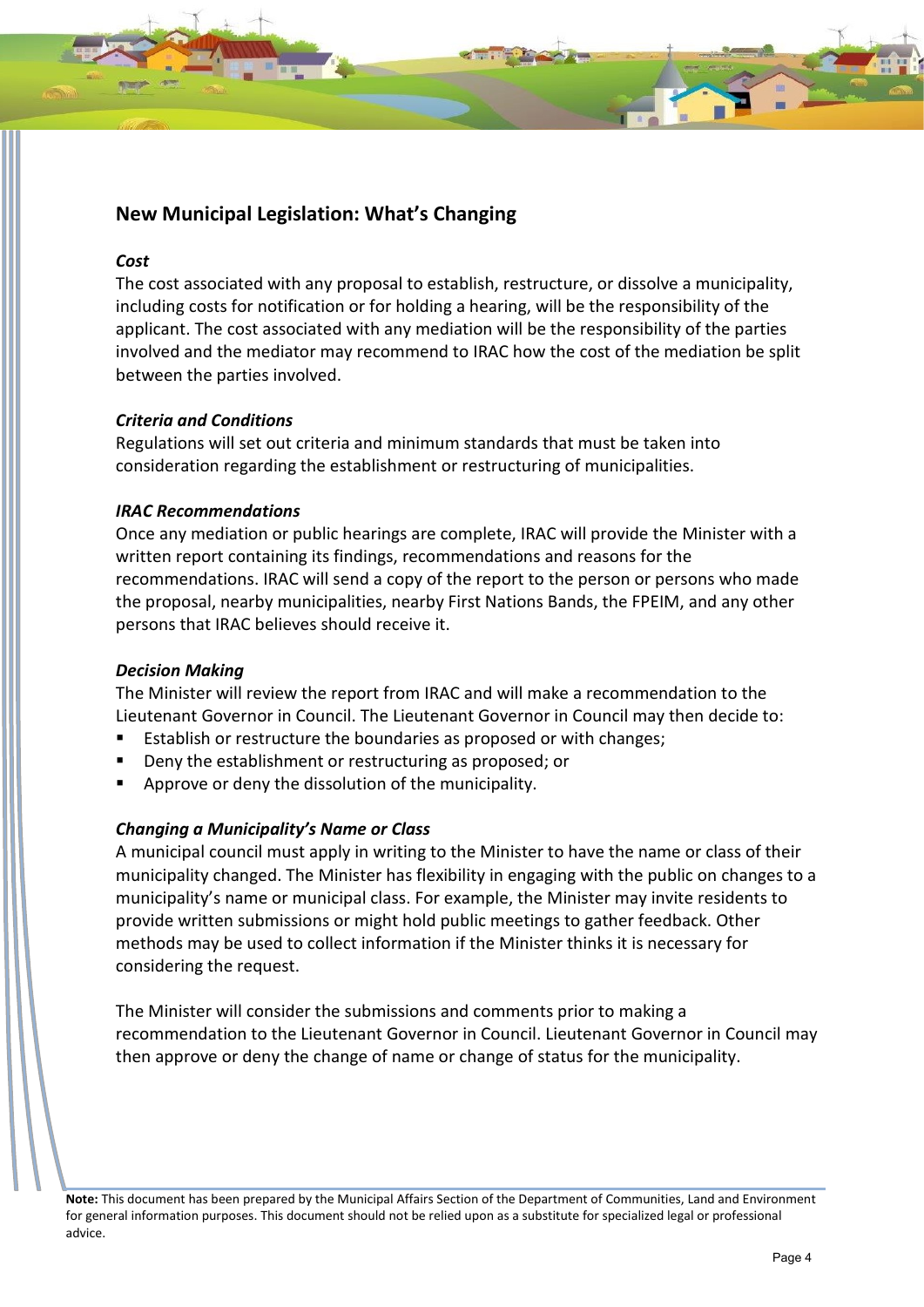

### **Mandatory, Additional and Administrative Services**

**Existing Legislation: What's in Place Currently**

Cities, towns and communities have authority to provide a variety of services ranging from fire protection to public transportation.

The existing list of services is very specific and prescriptive.

A municipal council must appoint an administrative officer as well as any other municipal officer that it thinks is necessary in order to provide administrative services to the municipality.

### **New Municipal Legislation: What's Changing**

#### *Mandatory Services*

All municipalities will be required to provide mandatory municipal services and each municipality has the authority to establish bylaws to provide additional services described in the Act.

The following serves will be mandatory for all municipalities:

- Fire protection;
- Municipal land use planning services, including official plans and bylaws; and
- Emergency measures planning

While all municipalities will be responsible for providing these basic services, some municipalities may choose to share services or contract with other municipalities for the service.

### *Additional Services*

A municipal council may pass bylaws and provide services for the following:

- Protecting the safety, health, and welfare of people and property
- Municipal utilities, facilities, works, and improvements on private and public land
- Businesses, business activities and persons engaged in business
- Acquisition of land and improvements by expropriation for municipal purposes with the exception of land owned by the Government of Prince Edward Island**,** Government of Canada or a Prince Edward Island First Nation Band
- Acquisition, sale, management, mortgaging, construction, leasing, renting, or any other dealings with real property
- Public places and spaces
- Construction, demolition, removal, or alteration of any building or structure including signage
- The use of motor vehicles or other vehicles, on or off highways, and the regulation of traffic, parking, and pedestrians
- Management and control of highways and sidewalks in the municipality
- Subject to the ongoing review of police services, police services
- Transport and transportation systems including taxi drivers, vehicles and taxi businesses, and other forms of public transport
- Nuisances, loitering, dangerous or unsightly property, noise, pollution and waste



Communities, Land and Environment

 *Land and Environment for general information purposes. This document should not be relied upon as a Note: This document has been prepared by the Municipal Affairs Section of the Department of Communities, substitute for specialized legal or professional advice. (Last revised April 12, 2017)*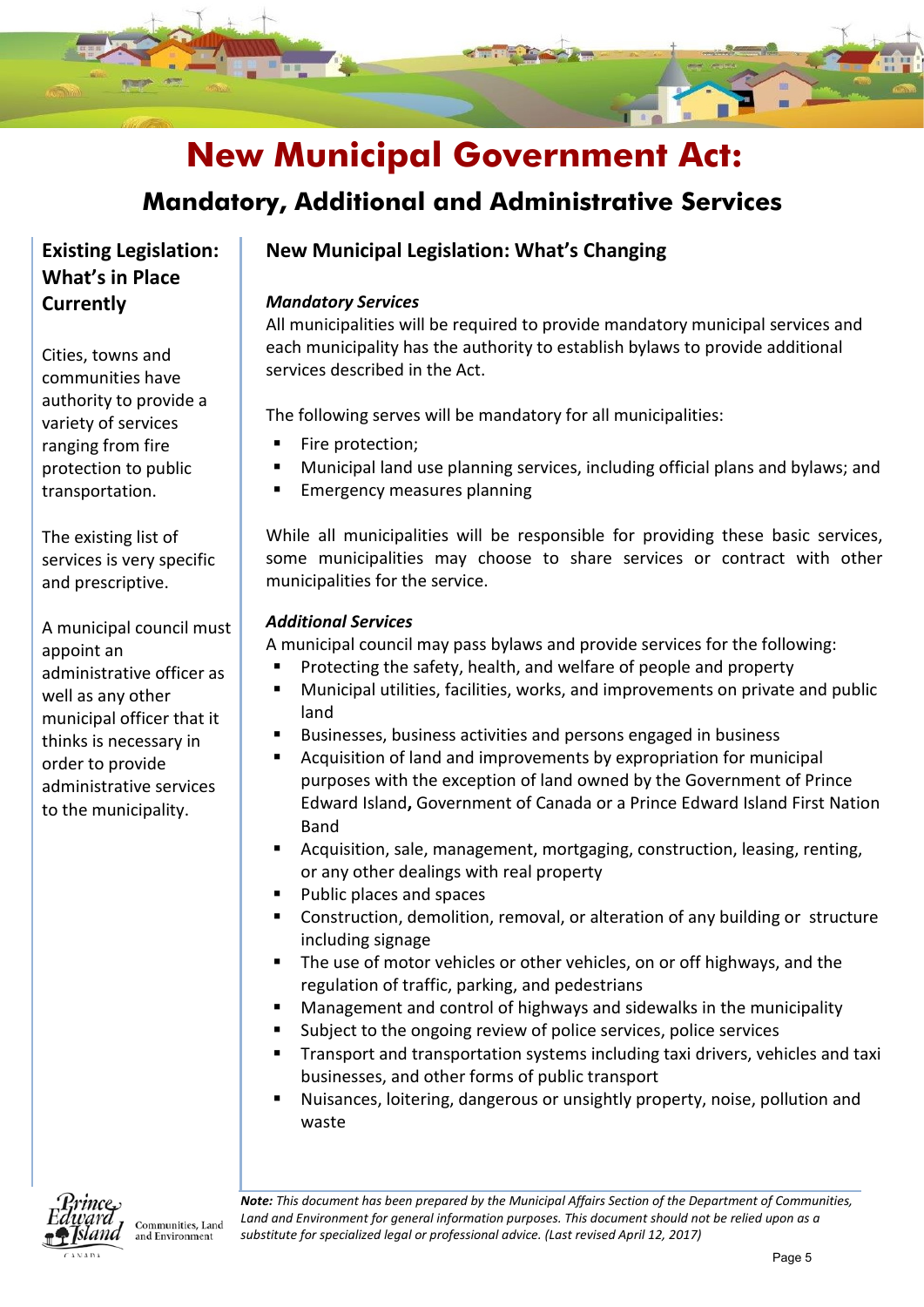### *Additional Services Cont'd*

- Establishment, operation and decommissioning of cemeteries
- Vegetation and activities in relation to it, including but not limited to tree preservation, protection, development and implementation of maintenance standards for trees and other vegetation
- Control and health and safety of wild and domestic animals including insects and birds, as well as protection from them
- **Protection of the environment**
- Regulation of the discharge of firearms
- **Parks and recreation**
- **Pension and benefit plans for municipal employees**
- **EXT** Community and regional development in cooperation with neighbouring municipalities or provincial organizations
- Libraries
- Regulation of real property maintenance and the protection of heritage property
- Enforcement of bylaws

### *Administrative Services*

All municipal councils will be required to have a municipal office within the municipality. The council must notify the public of the location of the office and advise the Minister of the civic address of the municipal office in writing. Within five years of the Act coming into force, all municipal councils must ensure that the municipal office is accessible to all members of the public. They will also be required to establish and maintain regular office hours. Municipal offices must be open to serve the public for not less 20 hours per week and the hours of operation must be published.

### *Compliance with Provincial Standards*

Bylaws and services must be consistent with provincial legislation, including but not limited to, the following:

- *Cemeteries Act*
- *Emergency Measures Act*
- *Environmental Protection* Act
- *Fire Prevention Act*
- *Highway Signage Act*
- *Highway Traffic Act*
- *Labour Act*
- *Off Highway Vehicle Act*
- *Pesticide Control Act*
- *Planning Act*
- *Police Act*
- *Provincial Building Code Act*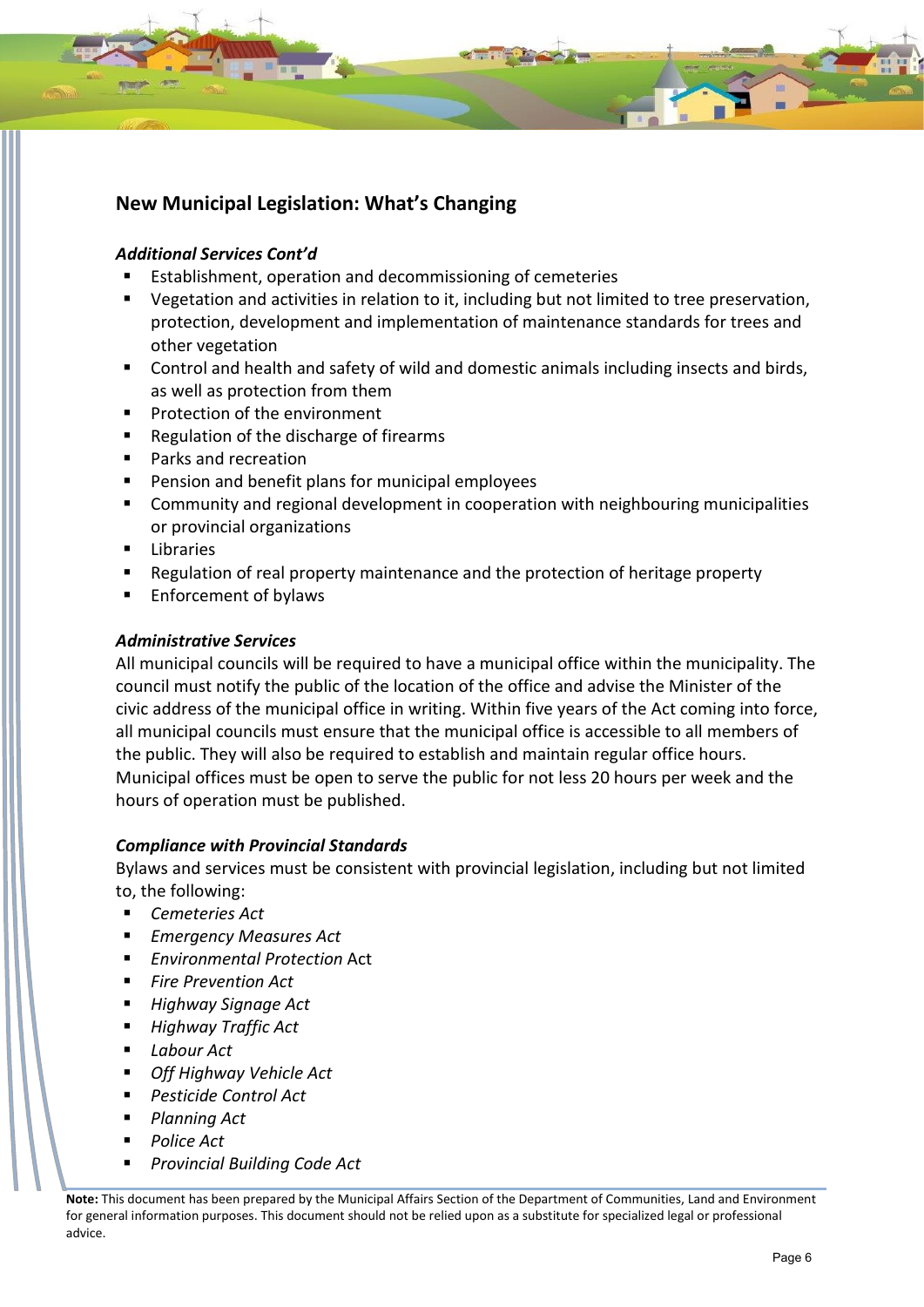

### **Existing Municipalities and New Municipalities**

### **Existing Legislation: What's in Place Currently**

There are currently four classes of municipalities:

- **Cities**
- Towns
- **Communities**
- Resort Municipalities

The powers and processes for municipalities vary depending on their class.

Municipal classes are based on specific size or other criteria.

The current council size for cities, towns and communities varies.

### **New Municipal Legislation: What's Changing**

### *Classes of Municipalities*

Existing municipalities will be continued in the new Act as follows:

- Cities will be continued as 'City of...'
- Towns will be continued as 'Town of...'
- Communities will be continued as 'Rural Municipality of...'
- The Resort Municipality will be continued as the 'Resort Municipality of...' (no additional resort municipalities will be established under the Act).

### *Continuation as a Municipality*

Existing municipalities may continue as they currently exist, with communities becoming rural municipalities. New administration, governance and service standards will apply to all municipalities, regardless of their size. Many of these standards will be phased in over time.

### *Proposals to Change Class or Restructure*

Existing municipalities proposing to change class or expand through a restructuring process (amalgamation, annexation or boundary change) will be required to meet new standards and criteria.

### *Formation of New Municipalities*

Any new municipality will need to meet minimum criteria including size and assessment base described below as well as any other criteria in regulation. For cities, minimum criteria includes an estimated population of 15,000 or greater and a total property assessment value of \$750,000,000 or greater. For towns, minimum criteria includes an estimated population of over 4,000 persons, but not more than 14,999 persons and a total property assessment value of over \$200,000,000, but not more than \$749,999,999.

### *Rural Municipality*

The Act provides flexibility to allow for the restructuring of a municipality that does not meet the minimum criteria for size and assessment base under certain limited circumstances.

### *Council Size*

Effective at the time of the 2018 municipal elections, council sizes for towns, rural municipalities and the Resort Municipality will be a mayor and six councillors, or a mayor and eight councillors with a bylaw to that effect. For cities, council size will be a mayor and eight councillors, or a mayor and ten councillors with a bylaw to that effect.



Communities, Land and Environment

Communities, Land and Environment for general information purposes. This document should not be<br>upon as a substitute for specialized legal or professional advice. (Last revised April 12, 2017) Page 7 **Note:** This document has been prepared by the Municipal Affairs Section of the Department of Communities, Land and Environment for general information purposes. This document should not be relied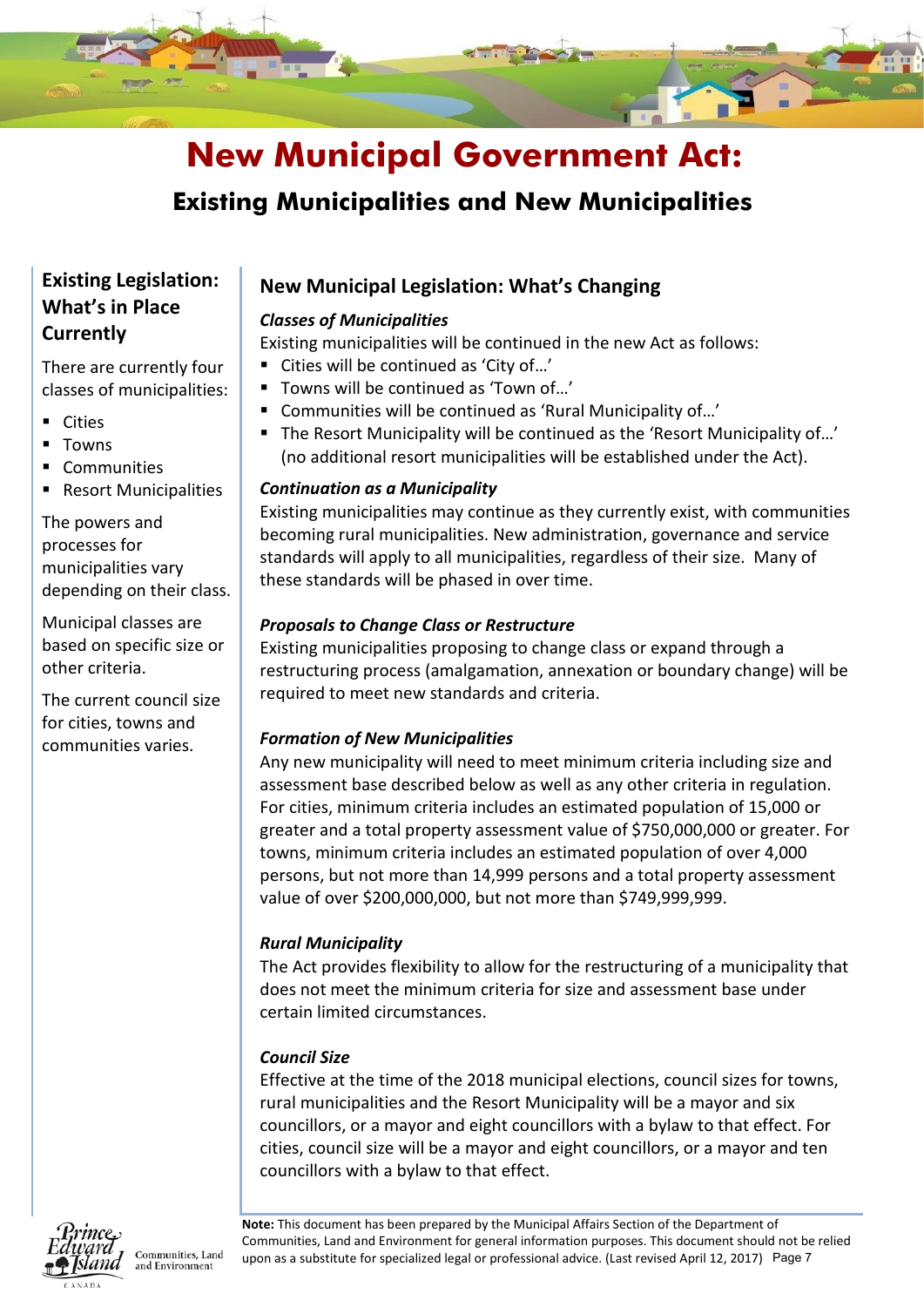

### **Overview of Changes for the Resort Municipality**

### **Existing Legislation: What's in Place Currently**

The Resort Municipality holds elections in August and the new council takes office in September. At least two seats on council must be filled by full-time residents who are not 'temporary residents.'

The Resort holds an annual meeting in August. During the meeting, the budget is approved on a service by service basis by residents and eligible temporary residents.

The voting privileges for qualifying residents are extended to 'temporary residents' including landowners in the resort area who are seasonal residents, operators of a business enterprise in the area, or farmers who live outside the area but who own and farm land in the area.

The *Municipalities Act* allows for the creation of new resort municipalities.



Communities, Land and Environment

### **New Municipal Legislation: What's Changing**

### *Annual Meeting*

An annual meeting of residents will not be required, although municipalities could, through a procedural bylaw, determine that they would start or continue to hold this type of public meeting.

### *Budgeting*

All municipalities will be on the same fiscal year of April to March. Financial plans that include an operating budget, capital budget, and 5-year capital plan will need to be approved by March 31 (prior to the start of each fiscal year) and submitted to the Province by April  $15<sup>th</sup>$  of that fiscal year.

After a holding a public meeting to receive comments from the public, budgets will be approved by council without a requirement for public voting. Tax rates will be set by resolution after the approval of the financial plan and will be submitted to the Province by March  $31<sup>st</sup>$ .

### *Eligible Voters*

Eligibility to vote will be extended to:

- Individuals over the age of 18 who are Canadian citizens, have lived in PEI for the six-month period before the day of the election, and who are ordinarily resident in the Resort on the day of the election; and
- Non-resident property electors (those who are not ordinarily resident but who are the registered owner of land in the municipality on or before the day of the election); or
- In the case of non-resident property electors who are a corporation or a cooperative association, the individual who has been designated as the voter on behalf of the corporation or co-operative association.

### *Eligibility for Candidates*

The Resort Municipality will continue to be able to have regular residents and nonresident property electors as councillors. However, where a non-resident property elector is a corporation or an incorporated co-operative association, only an individual has an ownership or membership interest of at least 25 per cent in the corporation or incorporated co-operative association and meets all other nomination criteria for candidacy in the Resort Municipality is permitted to be nominated as a candidate.

Communities, Land and Environment for general information purposes. This document shou<br>upon as a substitute for specialized legal or professional advice. (Last revised April 12, 2017) **Note:** This document has been prepared by the Municipal Affairs Section of the Department of Communities, Land and Environment for general information purposes. This document should not be relied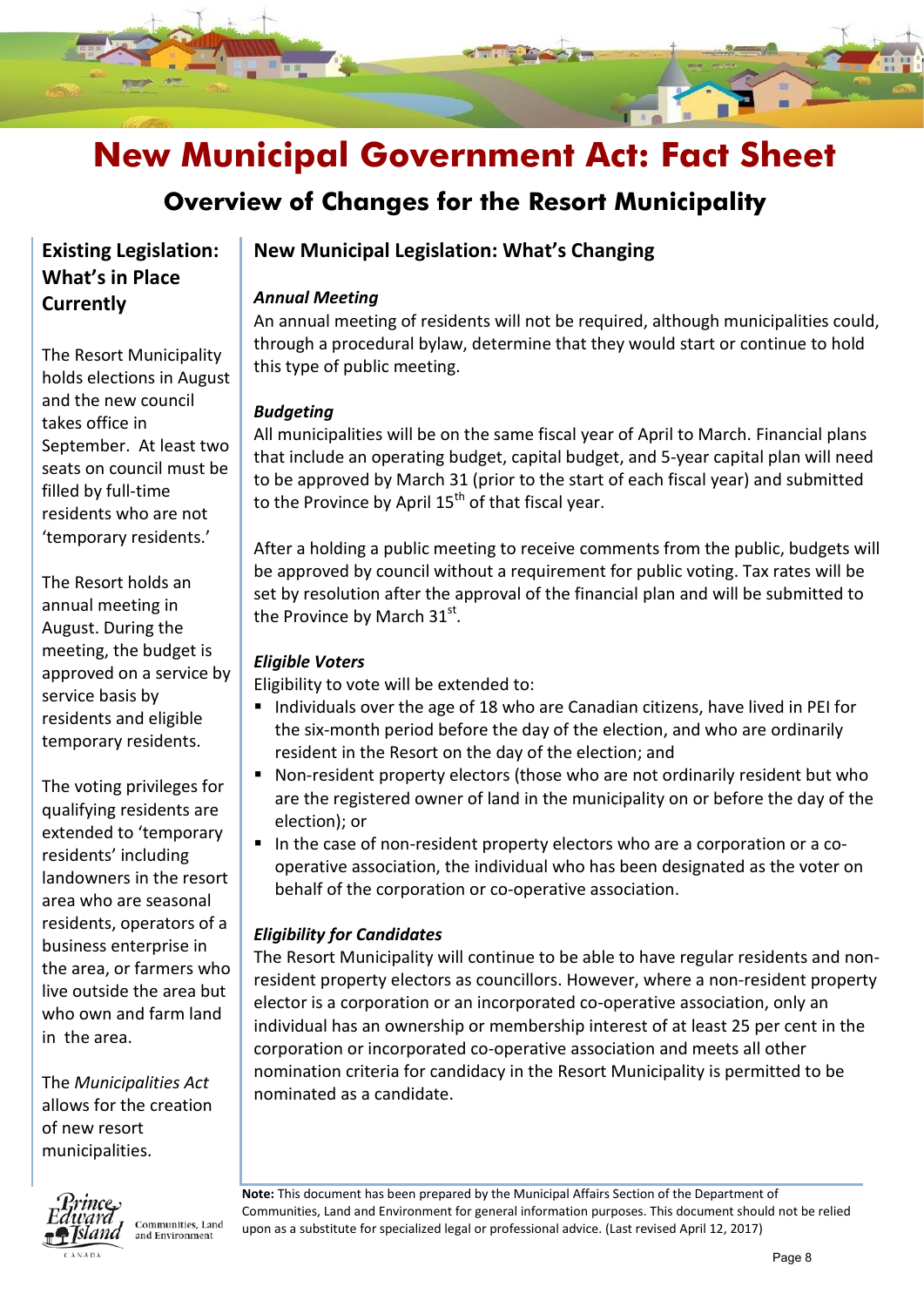

#### *Council Composition*

At least half of the council members of the Resort Municipality will be required to be ordinarily resident in the municipality. Elections in the Resort Municipality will take place in August and the new council will take office in September.

#### *Changes over Time*

The Resort Municipality will be continued under the new Act, but no new resort municipalities will be permitted. If the number of qualified electors were ever to exceed 2,000 people, the Minister may recommend to the Lieutenant Governor in Council that the Resort Municipality be converted to a regular municipality.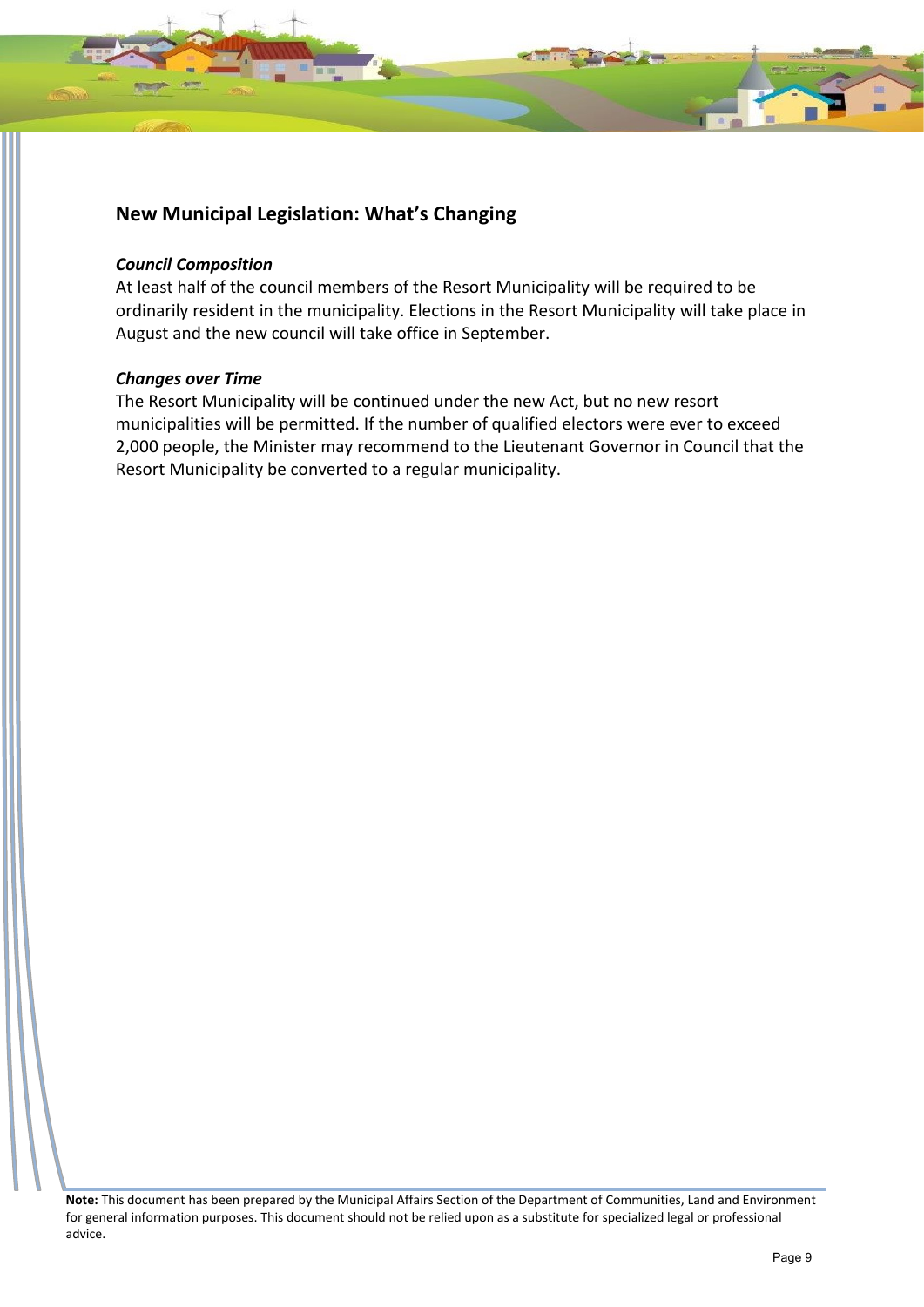

### **Overview of Changes to Elections**

### **Existing Legislative Framework: What's in Place Currently**

Election processes are inconsistent. The procedure and timeframes for conducting elections differ for cities, towns, communities and the Resort Municipality.

While the qualifications of electors are described in the Acts, the qualifications of candidates are not.

If a town is divided into wards or polling divisions, elections must be must be conducted by a deputy returning officer and poll clerk for each ward or polling division. In any town having more than one ward, a person may only vote in the ward in which he or she lives.

The *Charlottetown Area Municipalities Act* has rules regarding municipal employees and political activity.



Communities, Land and Environment

### **New Municipal Legislation: What's Changing**

### *All-Day Elections*

Election processes are the same for all municipalities and the procedures for general elections are guided by regulations. Each municipality will hold an all-day general election every four years. Starting in 2018, municipal elections will take place on the first Monday in November with the exception of the Resort Municipality. The next general municipal election will be held on Monday November 5, 2018.

### *Advance Polls*

Each municipality must appoint a municipal electoral officer to oversee the election process. The municipal electoral officer has a variety of responsibilities including holding advance polls and ensuring that the ballots marked during an advance poll are kept secret and secure until they can be counted on election day after all polls have closed.

### *Establishing Election Bylaws*

Municipal councils may establish bylaws to conduct and oversee elections, divide the municipality into wards and set up mobile polling stations.

### *Qualifications of Electors and Candidates*

The qualifications for both electors and candidates are listed and described. The qualifications for electors state the requirements a person must meet if they want to vote in an election within their municipality. The qualifications for candidates describe the requirements a person must meet to be nominated as a candidate or elected to a municipal council.

### *Voting Using Alternative Methods*

Guided by regulations, a municipality may make bylaws that enable voters to cast their vote by mail-in ballot or other means, including electronic voting.

### *Election by Ward or at Large*

The Act describes the various forms that municipal elections may take and the procedures for conducting each of them. A council may, by bylaw, divide a municipality into wards and allow council members to be elected on this basis. Mayors will continue to be elected at large. There are also requirements regarding eligibility, the total number of candidates that can be elected and the creation of an Electoral Boundaries Commission to review the wards every three years following a municipal election after the Act comes into force. Municipal elections will be at large, if a municipality is not divided into wards.

Communities, Land and Environment for general information purposes. This document shou<br>upon as a substitute for specialized legal or professional advice. (Last revised April 12, 2017) **Note:** This document has been prepared by the Municipal Affairs Section of the Department of Communities, Land and Environment for general information purposes. This document should not be relied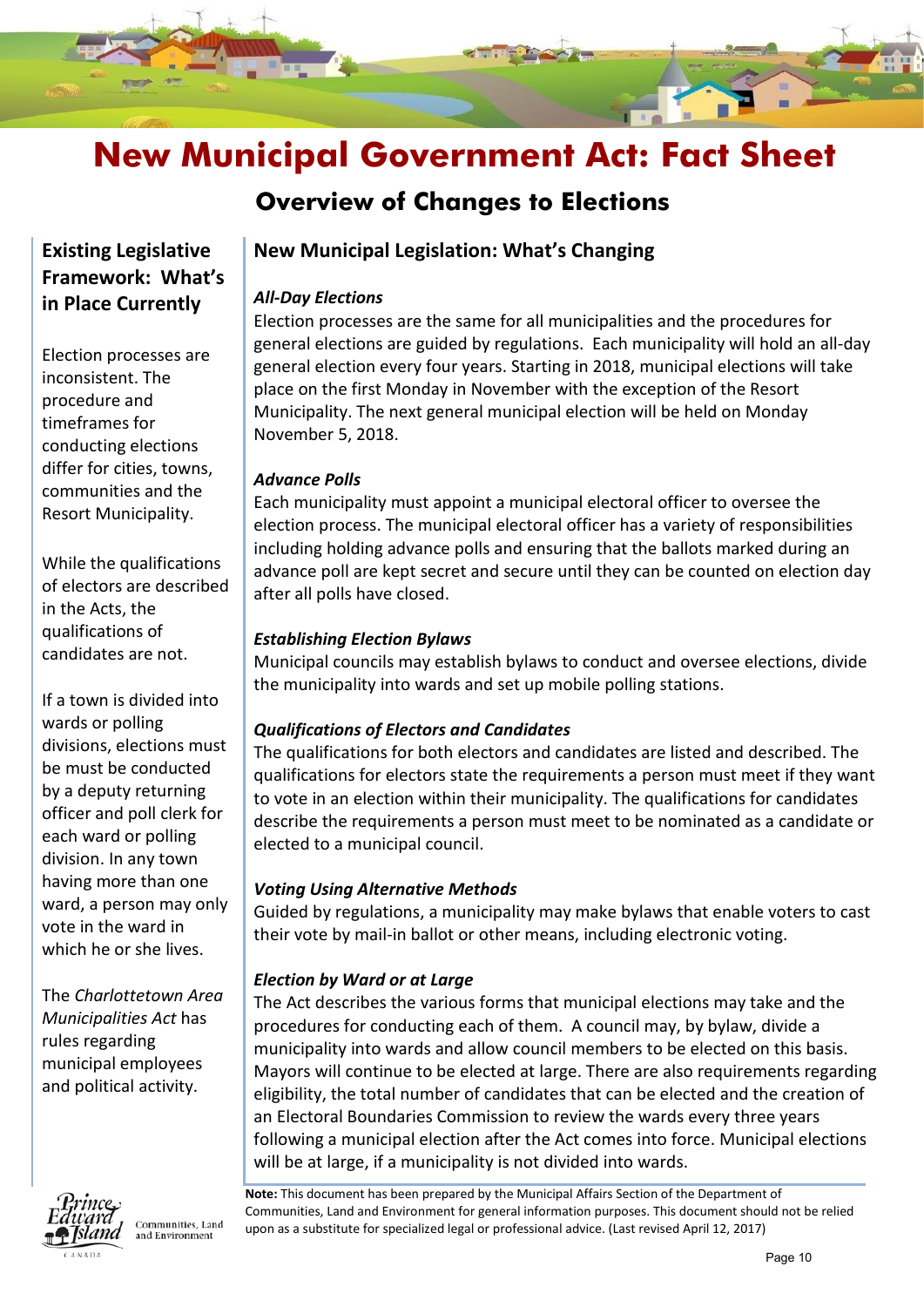### *Nomination, Acclamation and Vacancies*

The procedures and time periods for nominating a candidate as well as declaring a candidate elected by acclamation are described. If fewer people are nominated as candidates than the number required to be elected to municipal council, additional time is allowed nominating candidates. If there are not enough nominations received at the end of this time period to fill the vacancies on council require an election, the Minister may appoint the required number of councillors as long as they are qualified to hold office and are residents of the municipality. The Minister may also recommend to the Lieutenant Governor and Council that the municipality be restructured as set out in another part of the Act.

### *Campaign Contributions, Spending Limits and Disclosures*

All municipal councils are required to establish a bylaw regarding contribution eligibility, campaign contribution limits, disclosure requirements, and spending limits for the mayor and councillors.

### *Eligibility of Municipal Employees to Seek Election to Municipal Council*

The requirements and procedures related to the eligibility and actions of an employee of a municipality who wants to seek election to municipal council are set out in the Act. An employee who meets all the qualifications and requirements is eligible to be a candidate under the Act. However, the Act requires that an employee apply for leave of absence without pay prior to declaring his or her candidacy and conditions regarding this process are set out in the Act. The Act also describes rules related to employee conduct and activity during an election and allows municipal councils to make bylaws that restrict specific types of municipal employees from participating in elections.

**Note:** This document has been prepared by the Municipal Affairs Section of the Department of Communities, Land and Environment for general information purposes. This document should not be relied upon as a substitute for specialized legal or professional advice.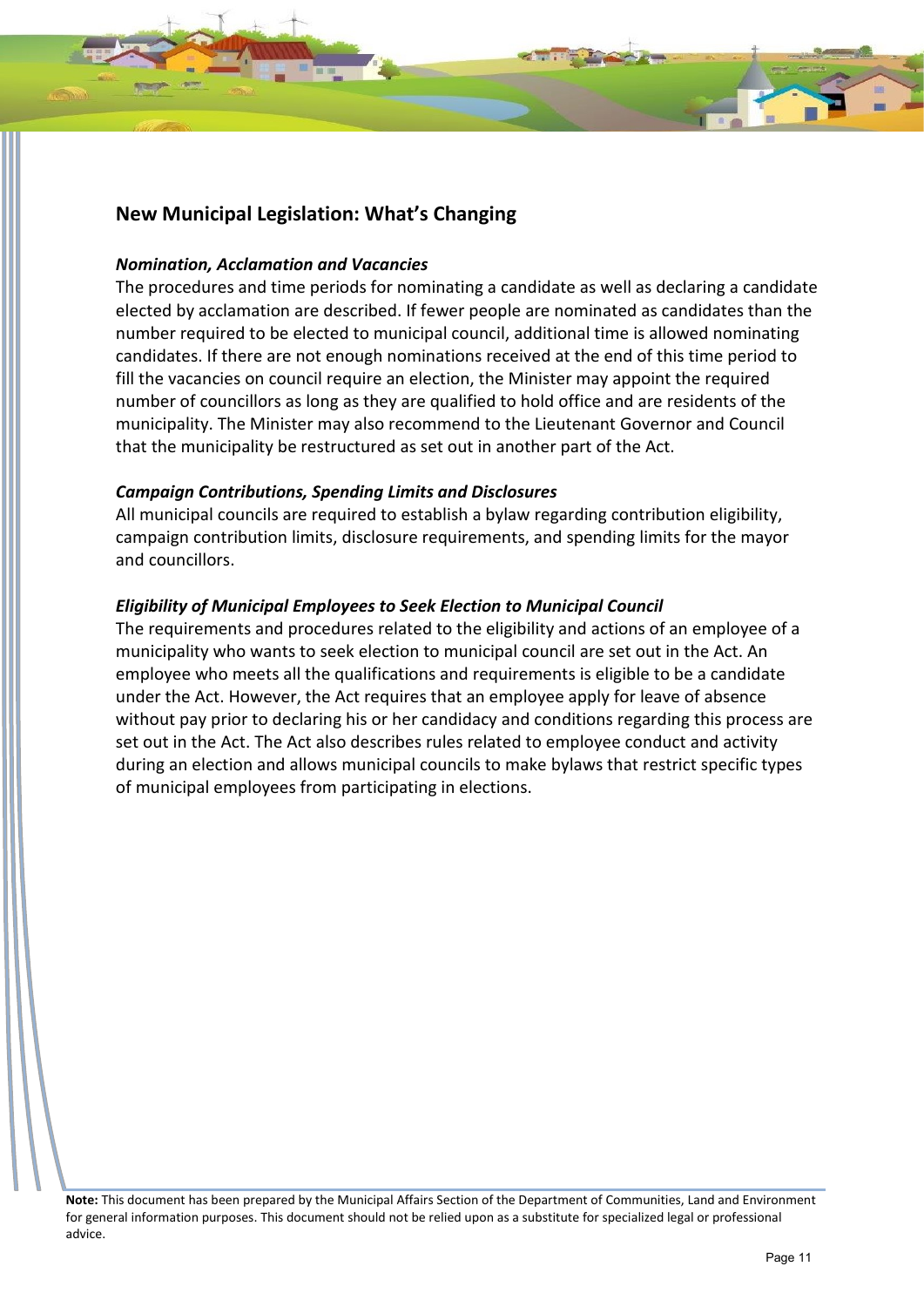

### **Overview of Changes to Council Meetings**

### **Existing Legislative Framework: What's in Place Currently**

The requirements for municipal council sizes vary under the current Acts. Depending upon the type of municipality, council sizes currently range between three and ten councillors plus a mayor or a chair.

Under the *Municipalities Act*, councils must conduct at least one meeting a year.

### Under the

*Charlottetown and Area Municipalities Act*, councils must hold monthly meetings and at least seven days public notice is required prior to holding a special meeting.

Under the *City of Summerside Act*, council must hold regular monthly meetings on a day determined by council.



Communities, Land and Environment

### **New Municipal Legislation: What's Changing**

### *Council Size*

The size of a council for a municipality that is a town or rural municipality has been changed for greater clarity and consistency. Under the new Act, councils for towns and rural municipalities will require a mayor and six councillors. A council may consist of a mayor and eight councillors if a municipal council has passed a bylaw to this effect.

### *Duties of Council*

The role and duties of council are clarified and described in greater detail. These duties include: carrying out duties and functions expressly given to council in the legislation; requirement to develop policies related to programs and services; appointment of a Chief Administrative Officer (CAO); requirement to develop a procedural bylaw for council and council committee meetings; development of a Code of Conduct for council; and the proper exercise of municipal powers.

### *Membership on Council Committees*

Under the Act, the mayor is considered to be a member of every committee or other organization which the council or mayor establishes. When in attendance at meetings, the mayor has all the rights, privileges, powers, and duties of the other members of the committee or organization.

### *Requirement for a Code of Conduct*

Municipal councils will be required to develop Codes of Conduct for council members and employees that describe the procedure to be followed where either a councillor or an employee knows or questions whether he/she has a conflict of interest. They must also include rules regarding confidentiality and disclosure and describe a process for resolving a conflict of interest.

### *Requirement to Develop a Procedural Bylaw*

All municipal councils will be required to develop a procedural bylaw that establishes rules of procedure for council and council committee meetings including: establishment of council committees; calling, rescheduling and cancelling of meetings; processes for giving advance public notice of meetings and council committee meetings; and meeting governance.

### *Regular Meeting of Council*

Under the new Act, municipal councils are required to establish an annual schedule of meetings and at least six meetings each year must be open to the public.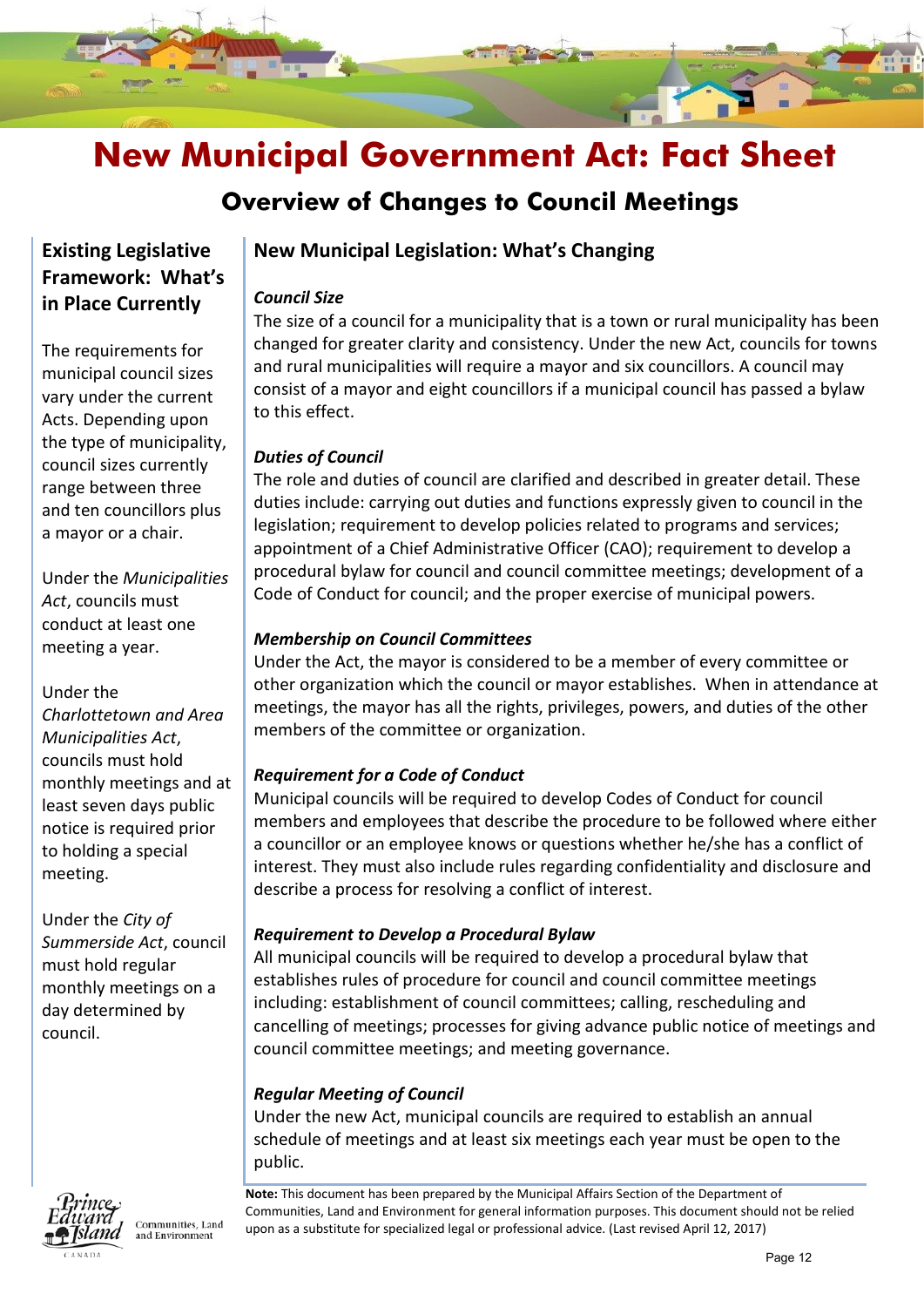#### *Special Meetings*

A special meeting can be called by the CAO when requested to do so by the mayor or a majority of council members. The notification requirements for special meetings are more flexible. Under the new Act, at least 24 hours' notice must be given to the public in advance of special meetings through local media, or as described in the procedural bylaw, and to council members.

#### *Closed Meetings*

The procedures for conducting closed meetings are clarified and described. Under the new Act, a council or council committee may, by resolution, close all or part of the meeting to the public either in advance or during the meeting, but only to discuss the following matters: confidential information; commercial information that could be damaging to the municipality if disclosed; protected personal information; human resource related matters; matters still under consideration by council that, if discussed in public prior to a decision being made, could limit the municipality's ability to act or negotiate of behalf of residents; current legal matters including investigations; and information which, if disclosed, could prejudice security and the maintenance of the law.

#### *Electronic Meetings*

The requirements for conducting meetings of council and council committees by electronic means are described. Under the new Act, electronic meetings are allowed if authorized by procedural bylaw and if they are conducted in a way that enables the council and committee members to hear and speak to each other. If the meeting is a public meeting, notice must be given to the public that includes notification of the means by which it is to be conducted and the meeting facility must be set up to ensure the public is able to see and hear participants in the meeting. In addition, a council or committee member can only debate and vote on a matter if the member has access to all relevant information required to make an informed decision.

### *Secret Voting*

Under the new Act, no vote of council may be taken by secret ballot and any vote taken in this manner is not valid.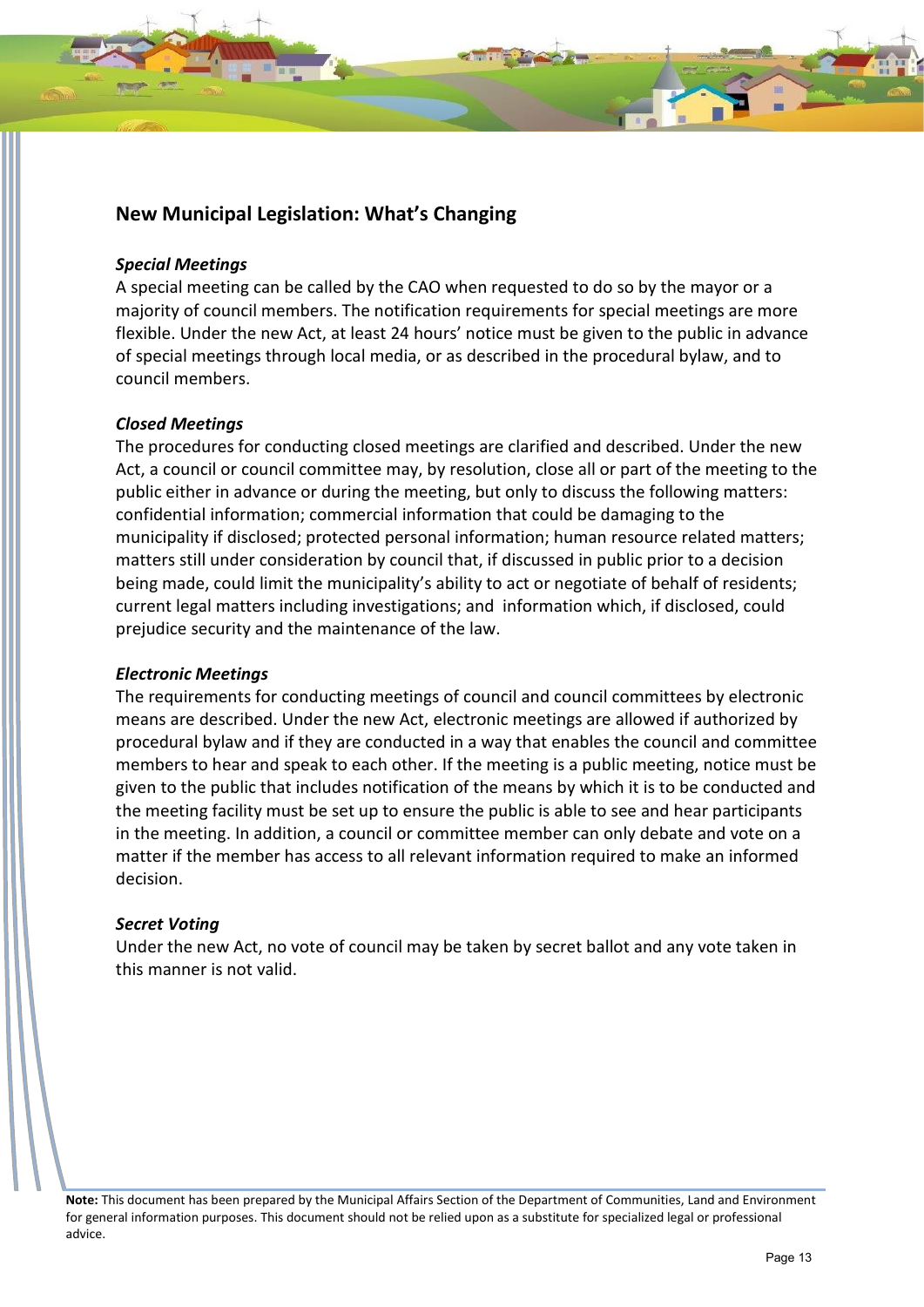

### **Overview of Changes to Council Structure**

### **Existing Legislation: What's in Place Currently**

The structure of municipal councils varies under the current Acts. The City of Charlottetown must have a mayor and ten councillors, the City of Summerside must have a mayor and eight councillors, and the Towns of Stratford and Cornwall must have a mayor and six councillors each.

All other municipalities are required to have a mayor or chairperson and between three and six councillors. There are exceptions to this rule, with some councils having more than a mayor and six councillors.

The current Acts also differs in the naming of some elected officials. In cities and town there are mayors and deputy mayors, where communities have chairpersons and vicechairpersons.



Communities, Land and Environment

### **New Municipal Legislation: What's Changing**

### *Size*

Councils of towns, rural municipalities and the resort municipality will have a mayor and six councillors unless the council passes a bylaw to increase its size to a mayor and eight councillors. For cities, there will be a mayor and eight councillors unless the city's council passes a bylaw to increase the number of councillors to ten.

### *Titles*

The title of chairperson and vice-chairperson are not used in the new Act. Instead, all municipalities will have a mayor and a deputy mayor.

### *Role of the Mayor*

The mayor's role is to provide leadership to the council and the Chief Administrative Officer of the municipality. The mayor is responsible for presiding over council meetings, performing the duties of a member of council and casting the deciding vote on bylaws and resolutions when there is a tie in the votes cast by the rest of the council. The mayor only votes to break a tie.

### *Role of the Deputy Mayor*

A deputy mayor is selected by the mayor from the members of council. The role of the deputy mayor is to fulfil the duties of a regular council member and to carry out the duties of the mayor if the mayor is absent or incapacitated. A deputy mayor remains in this role until the appointment is withdrawn and another member of council is appointed as the deputy mayor or until the person is no longer a member of council.

### *Acting Mayor*

A council may appoint an acting mayor from its members if the mayor and deputy mayor are unavailable and neither have appointed another member of council to act in their place or if the office of the mayor and deputy mayor are vacant. The councillor appointed as acting mayor remains in the position until the mayor or deputy mayor is available or a new mayor is elected.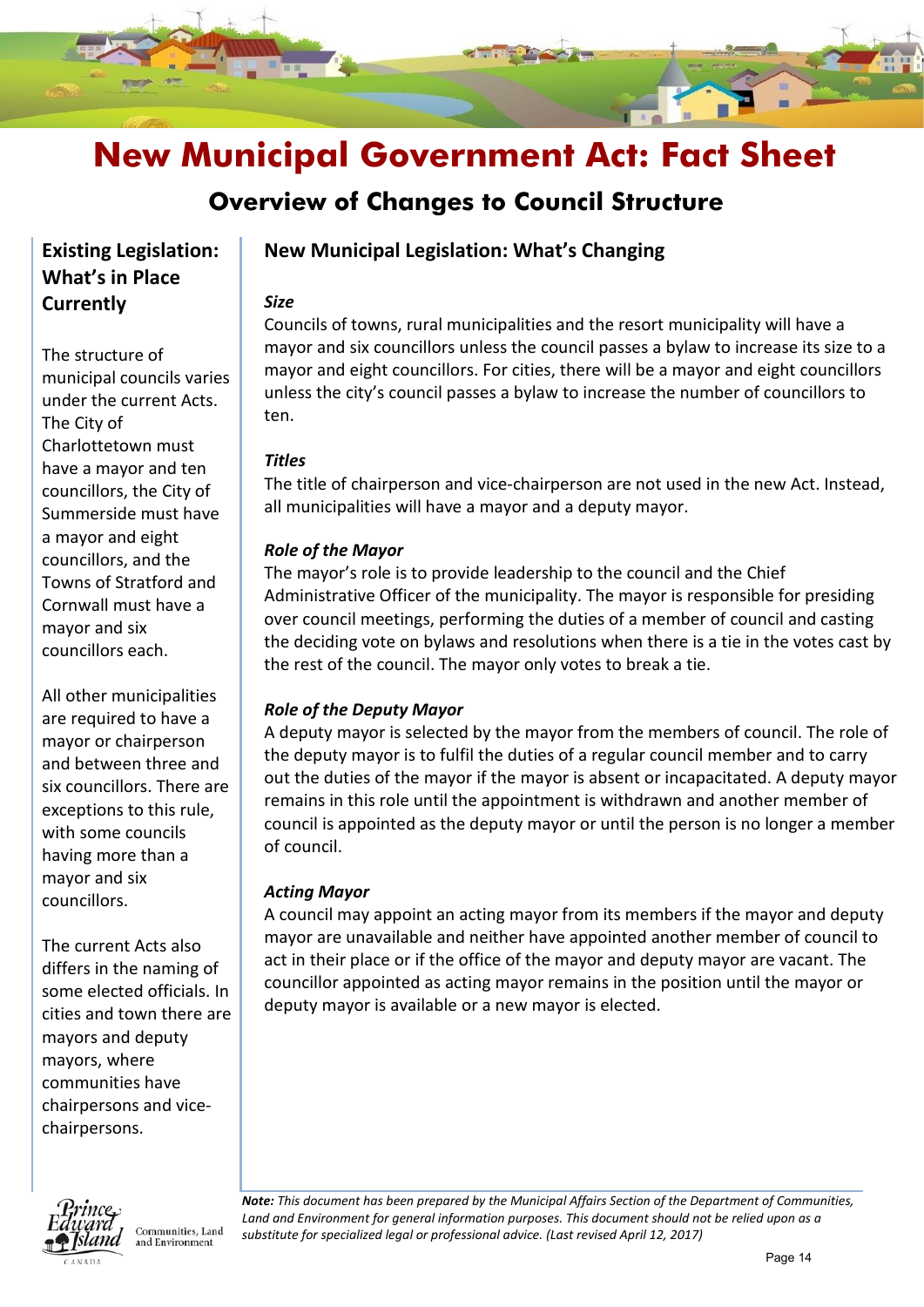

### **Overview of Changes to Role of Council**

### **Existing Legislation: What's in Place Currently**

Municipalities are limited to a specific list of services that they can provide. It is the role of the council to make policies and pass bylaws to provide these services to meet the needs of the public.

The services that a municipal council is responsible for varies. As a result, councils have been required to make requests to the province to expand the scope of their authority to better serve their residents.

Councils are required to appoint an administrator or chief administrative officer (CAO). The administrator or CAO may not be a member of council.

Other requirements regarding the role of council are found throughout the legislation.

# 

Communities, Land and Environment

### **New Municipal Legislation: What's Changing**

### *Clear Purpose and Broad Powers*

Municipal councils will have more authority and flexibility to provide services. Under the new Act, a council is responsible for providing services, facilities and other things that the council considers necessary or desirable for the municipality. In addition, the new Act defines the purpose of a council to include providing good government, providing stewardship of public assets and developing, maintaining a safe and viable municipality and encouraging and enabling the public to participate in matters affecting the municipality. All municipalities will be required to provide three mandatory services: fire protection, land use planning services, and emergency measures planning.

### *Duties of Council*

While the new Act provides councils with broader authority, it also clarifies the duties of a council. These duties include:

- Developing policies for services and programs
- Evaluating services and programs on a regular basis
- Appointing, directing and managing a chief administrative officer (CAO)
- Revoking or suspending the CAO's appointment if required
- Establishing a procedural bylaw
- Establishing a code of conduct that includes conflict of interest rules
- Ensuring the powers of the municipality and council are used appropriately and that their duties and functions are carried out
- Exercising the powers of council or the municipality by passing bylaws or resolutions

### *Delegation of Role*

A council may delegate some of its powers, duties or functions to a council committee or to the CAO by bylaw. A council cannot delegate its power or duty to pass a resolution or bylaw, choose or revoke the appointment of the CAO, hold public hearings or hear and decide on appeals either under its own bylaws or the Act. If a council committee or CAO wants to further delegate any powers, duties or functions, the council must allow them to do so by resolution.

### *Additional Duties and Powers of a Municipality*

There are a variety of other duties and powers of a municipality that can or must be carried out through its council. Examples include:

- Maintaining a corporate seal
- Adopting a flag, crest, logo, emblem, trademark or coat of arms
- Entering into agreements for the provision of services
- Disposing of land.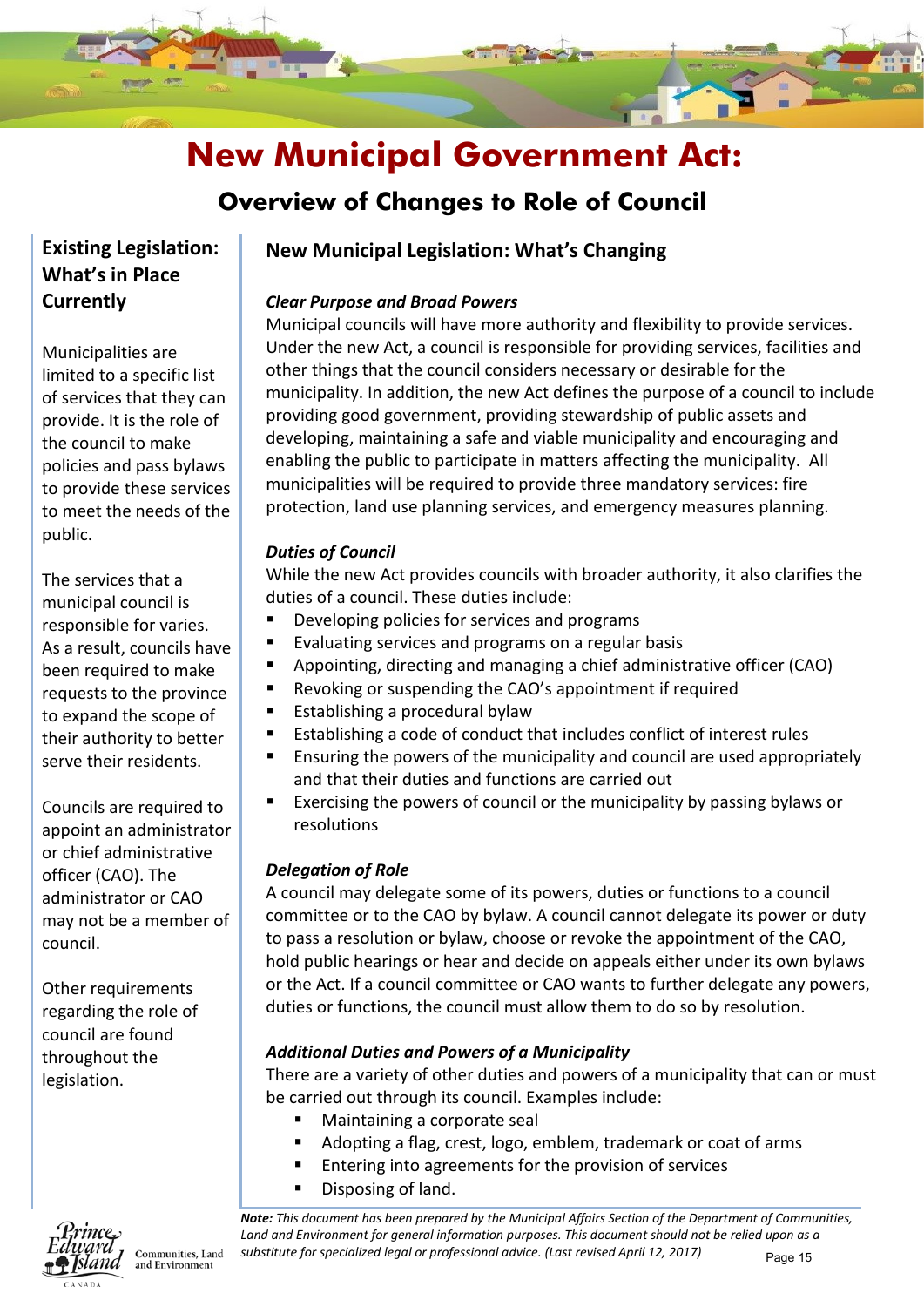

### **Overview of Changes to the Role of the Administrator**

### **Existing Legislation: What's in Place Currently**

Municipalities must appoint an administrator or chief administrative officer (CAO).

### The CAO or

administrator of a municipality is responsible for the records and the finances of the municipality, notifying members of council about council meetings, being responsible for the corporate seal of the municipality and signing all agreements, contracts, deeds and bylaws.

A CAO or administrator also performs many other administrative functions relating to elections, bylaws and providing notice to the Minister and the public.

### **New Municipal Legislation: What's Changing**

### *Position and Title*

All administrators of municipalities will have the title of the Chief Administrative Officer (CAO) of the municipality in which they are appointed.

### *Delegation of Authority*

A council may delegate specified powers, duties, or functions, by bylaw, to the CAO. The CAO may further delegate the powers, duties or functions if council passes a bylaw to that effect. CAOs will be able to delegate any of their own duties or responsibilities (those not delegated to them by council) unless they are prohibited from doing so by bylaw.

### *Expansion of Duties*

Under the new Act, the CAO will have expanded and more clearly defined duties. The CAO is the administrative head of the municipality and reports directly to council. The CAO is responsible for:

- **Ensuring that resolutions and policies of the municipality are followed with** and that its programs are implemented
- Advising and informing the council on the operation and affairs of the municipality
- Hiring, directing, managing, and supervising the employees of the municipality
- Exercising the powers and carrying out the duties and functions assigned to the CAO by the council and by this or another Act
- Notifying council if any action or inaction by council or the municipality is contrary to a bylaw or resolution of council or provincial legislation.

### *Clarity in Responsibilities*

CAOs will be responsible for various administrative functions in municipalities:

- **Ensuring all minutes of council meetings are recorded**
- Recording the names of council members present at council meetings
- Ensuring the minutes of each council meeting are given to council for approval at the next regular council meeting
- Safe keeping of the corporate seal of the municipality, bylaws, minutes of council meetings and all other records and documents, funds and securities of the municipality
- Advising council of its responsibilities under provincial legislation or a bylaw



Communities, Land and Environment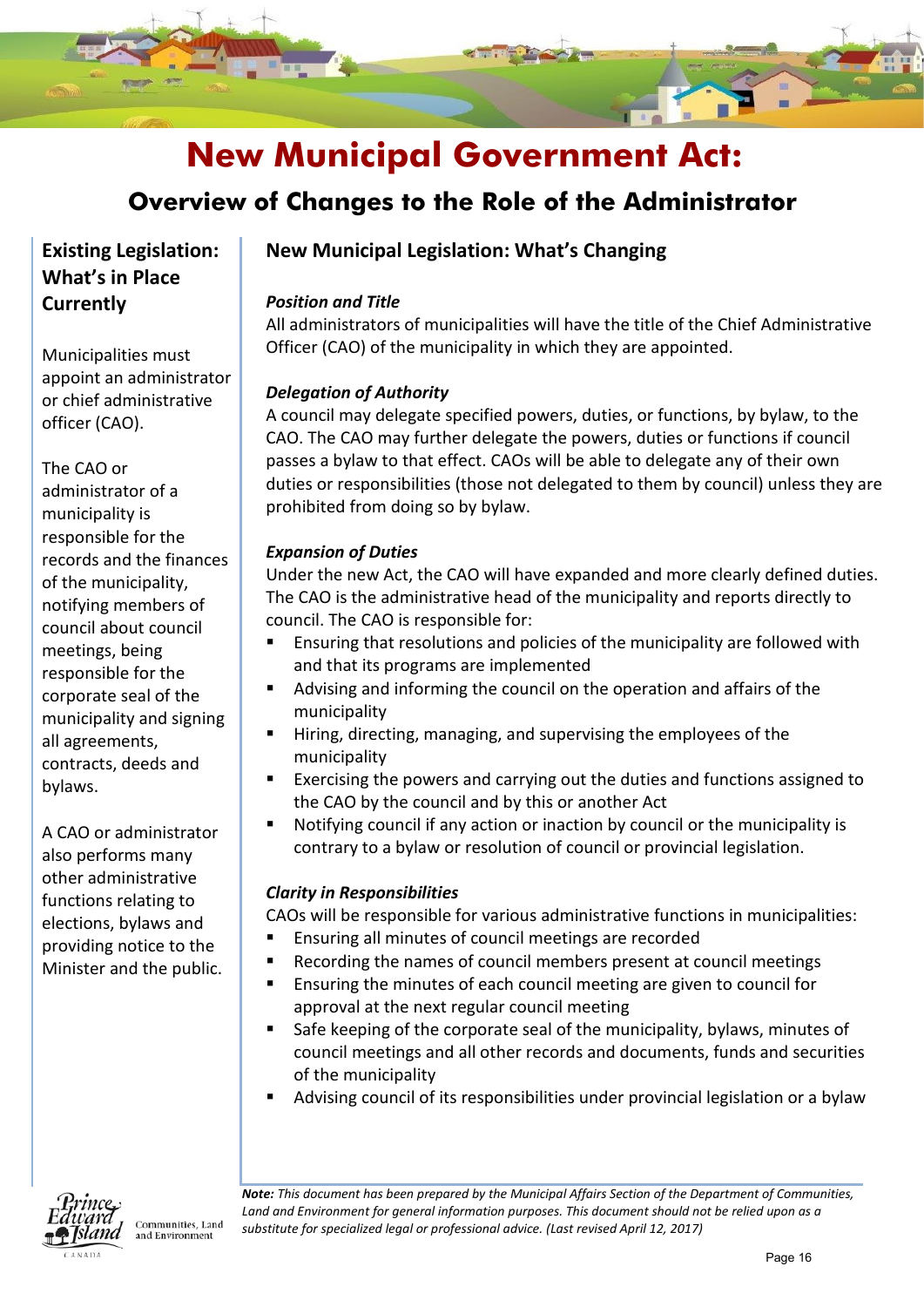### **CAO responsibilities cont'd**

- Providing the Minister with statements, reports or other information regarding the municipality that the Minister requires or is entitled to under provincial legislation
- Carrying out the official correspondence of the council according to the council's directions
- Maintaining an indexed register containing certified copies of the bylaws
- Maintaining an indexed register containing certified copies of the resolutions
- Opening one or more accounts in the name of the municipality in a chartered bank or other financial institution approved by the council and ensuring that money of the municipality is collected, received and deposited in the accounts
- Disbursing the funds of the municipality only in the manner and to the persons as directed by law or by the bylaws or resolutions of council
- Maintaining a complete and accurate account of assets and liabilities and all transactions affecting the financial position of the municipality in accordance with the Canadian accounting standards for the public sector, as recommended by the Public Sector Accounting Board of the Chartered Professional Accountants of Canada
- Providing all financial statements and information to council when requested
- Completing an audited financial statement on or before June 30 in each year as required under the new Act
- **Taking charge and safely keeping all books, documents and records of the municipality** that are committed to his or her charge
- Producing all books, vouchers, papers and money belonging to the municipality when called for by the council, auditor, Minister or other competent authority
- **On ceasing to hold office, delivery of all books, vouchers, papers and moneys belonging** to the municipality to his or her successor in office or to any other person the council may designate
- Carrying out other duties assigned by council.

### *Oversight of Employees*

The CAO is the primary point of contact between council and municipal employees. No council member or member of a committee established by a council can publicly or privately instruct or direct an employee of the municipality except through the CAO. However, a council member or member of a committee established by a council may communicate directly with an employee of the municipality to obtain or provide information.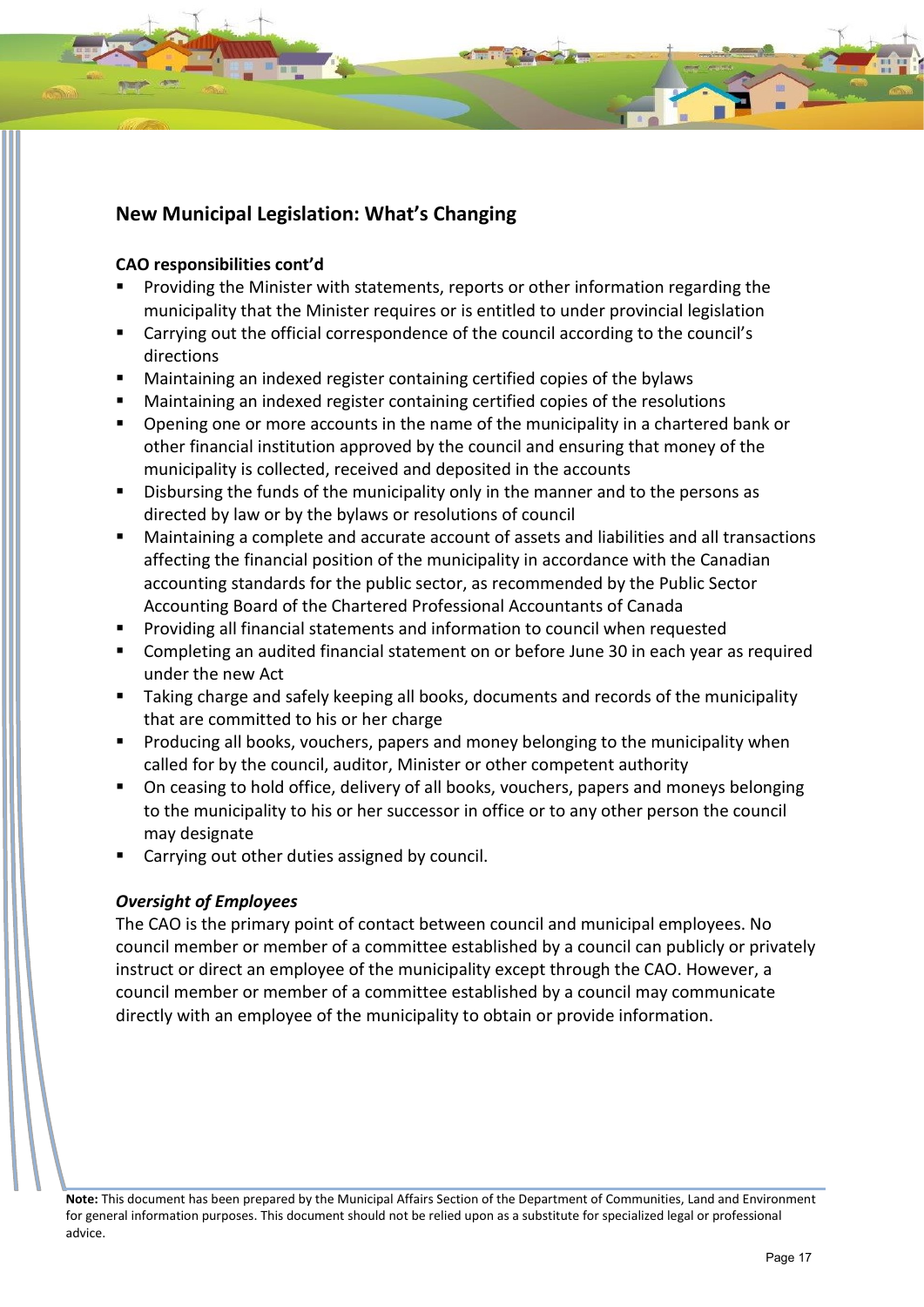

### **Overview of Changes to Financial Matters**

### **Existing Legislation: What's in Place Currently**

The fiscal year for municipalities is the calendar year.

Budget estimates of communities must be voted on and approved by residents. Following the approval of the budget estimates for any year and after crediting expected revenue from all sources, a municipal council may, by resolution set a rate of municipal taxation.

Municipal councils must not project a deficit in their annual budgets for expenses other than capital expenses.

A council may dispense with the audit requirement if annual budgeted expenses are less than \$50,000.

A municipal council may establish a reserve fund for capital project costs and the cost of any land, machinery or equipment necessary for the completion of projects.



Communities, Land and Environment

### **New Municipal Legislation: What's Changing**

### *Fiscal Year*

The fiscal year for municipalities is changing. Commencing on April 1, 2019, the fiscal year will run from April 1 to March 31. In order to aid this transition, the period from January 1, 2017, to March 31, 2019, covers two fiscal years as follows: January 1, 2017, to December 31, 2017; and January 1, 2018, to March 31, 2019.

### *Financial Plan*

Municipalities will be required to develop and adopt a financial plan by March 31 for the next fiscal year to support responsible long term financial planning. The financial plan must include an operating budget, capital budget, 5-year capital plan, and an asset management strategy. Municipal councils will be required to give public notice and hold a public meeting regarding the financial plan prior to adopting it.

### *Budget*

All municipal councils will now have authority to approve their annual budgets without the requirement for public voting.

### *Deficits*

A council cannot project a deficit in its operating budget for any fiscal year other than for amortization and its public utility. If an operating deficit is projected at the end of a fiscal year that is not offset from a reserve fund or surplus fund, the operating deficit must be debited to the operating fund for the next fiscal year unless the Minister has approved another way to address it.

If a municipal council determines during the fiscal year that their operating expenses are likely exceed revenues and transfers provided for in their operating budget by more than five percent, the council must notify the Minister immediately and the Minister may approve the operational deficit for that fiscal year.

### *Borrowing*

There is greater clarity and guidance regarding borrowing. Municipal councils will be required to establish a bylaw in order to borrow money for capital costs and money borrowed by a council for a capital cost cannot be used for any purpose other than the purpose stated in the bylaw. A council may also authorize the borrowing of money to finance operational costs, but only on a short term basis.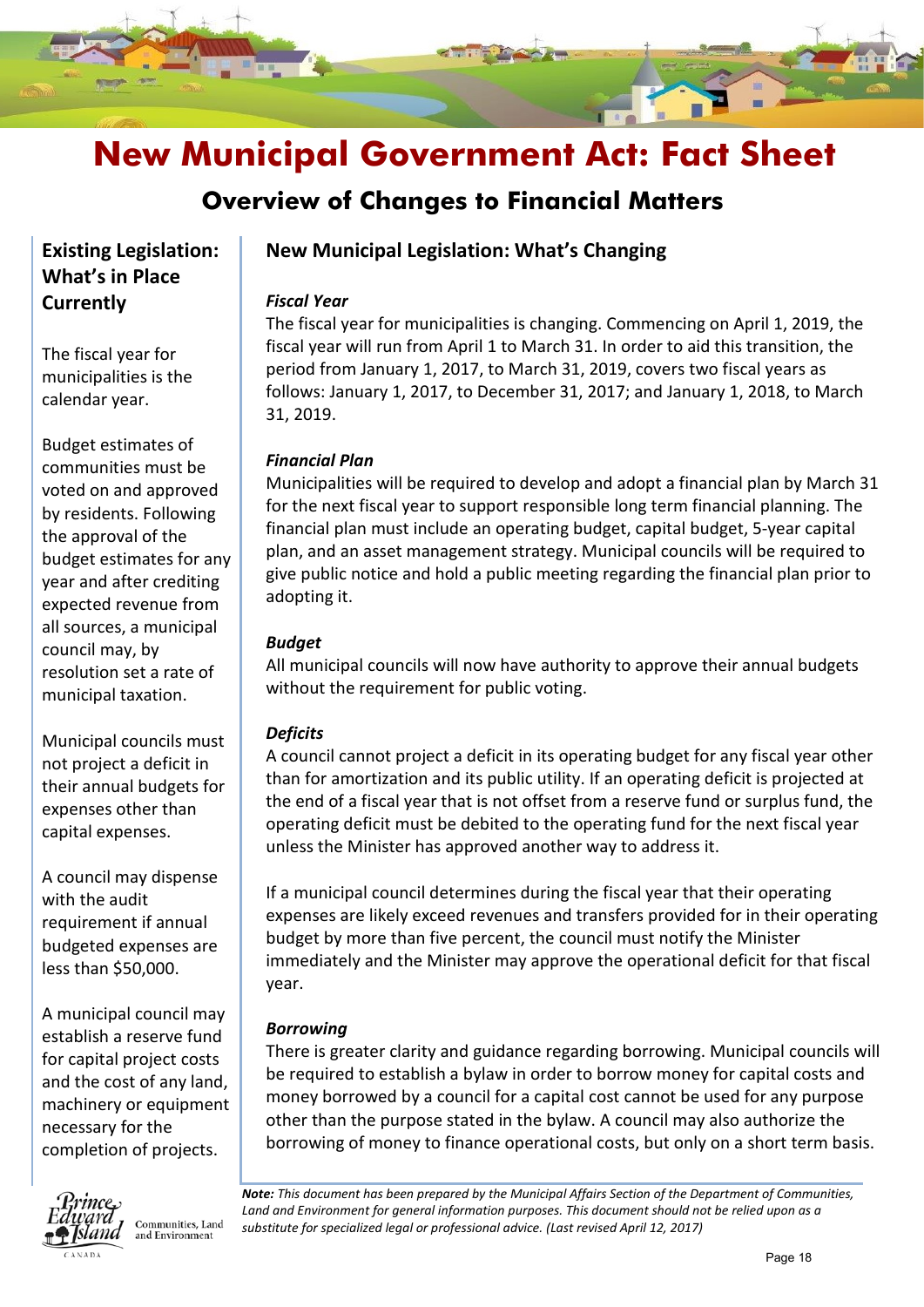#### *Reserve Funds*

There is greater clarity and guidance regarding reserve funds. Municipal councils will be required to establish a bylaw regarding contribution, withdrawal and transfer of money from reserve funds.

#### *Audit and Review Engagement*

All municipalities will be required to appoint an auditor to conduct an annual audit that meets public sector accounting standards by March 31, 2019. Until March 31, 2019, existing municipalities that have an annual budget of less than \$50,000 can dispense with the audit requirement and, instead, appoint an auditor to undertake a review engagement. A review engagement involves the preparation and review of financial statements to determine whether or not they are credible.

#### *Reporting*

Audit and review engagement reports for the previous fiscal year must be produced and submitted to the Chief Administrative Officer (CAO) of a municipality each year on or before June 30. The CAO must then forward a copy of report to the council and the Minister no later than July 15 in that year.

#### *Municipal Taxation*

Councils will set tax rates within the municipality by resolution. A council may, by bylaw, establish tax rate groups within the municipality and apply different tax rates to each group to reflect differences in the services or levels of service provided to each group. A council may also set a different tax rate where it has created a levy group based on property use or type. Council must notify the Provincial Tax Commissioner in writing regarding the rate or rates of taxation to be set for the period of January to December prior to March 31 of the year to which the rates apply. Notification to the Tax Commissioner will also be required if a municipality changes its boundaries, tax areas or levy groups between January 1 of the current tax year and January 1 of the previous tax year.

#### *Procurement Agreements*

All municipal purchasing as well as the procurement of goods and services and/or contracts for construction must meet the terms and conditions set out in the Atlantic Procurement Agreement, the Agreement on Internal Trade, and any other trade agreement directed by the Lieutenant Governor and Council.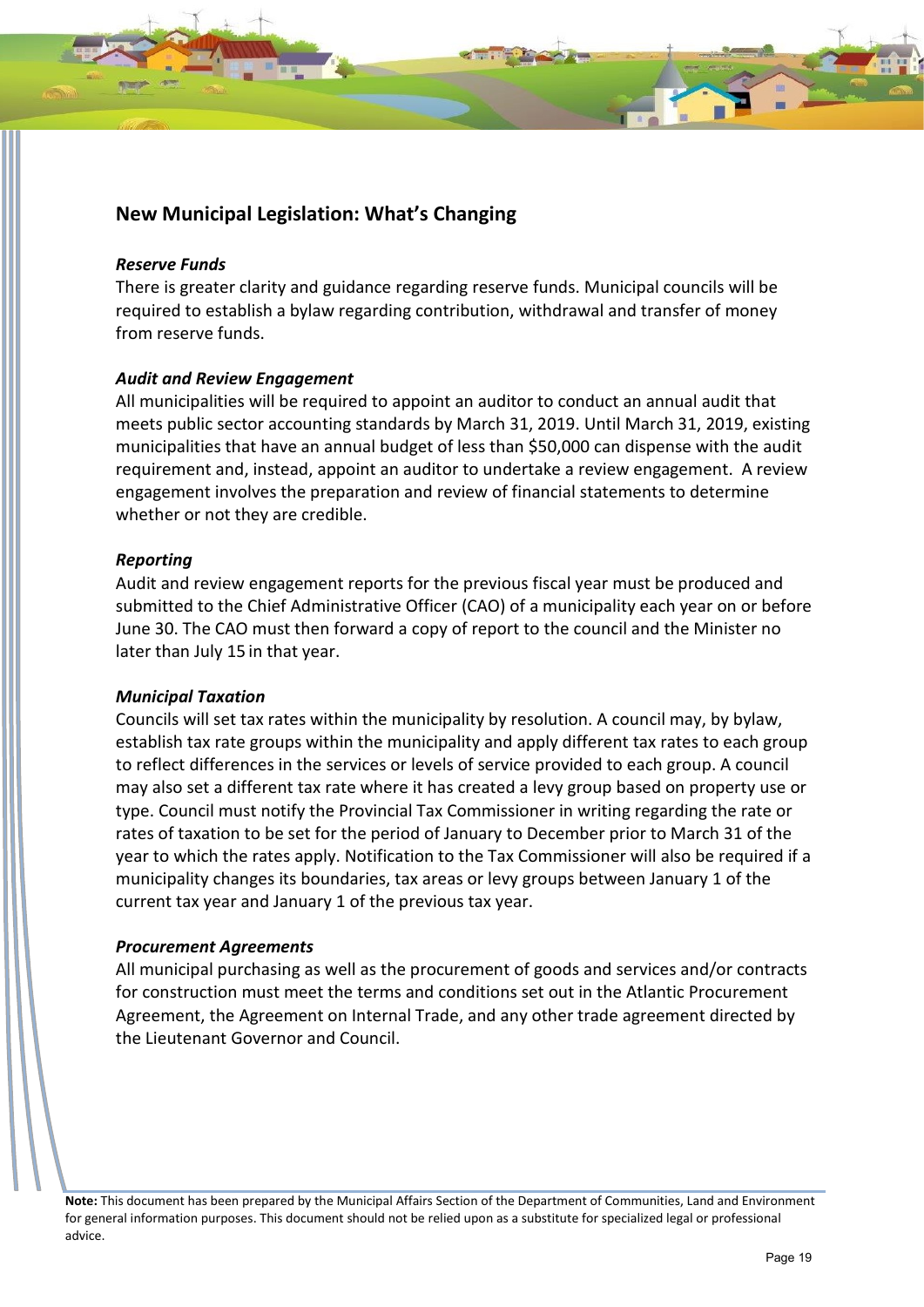

### **Overview of Changes to Grants and Support**

### **Existing Legislation: What's in Place Currently**

The current Acts do not provide clear direction on how loans, grants and other forms of assistance or support can or should be provided by municipalities.

### **New Municipal Legislation: What's Changing**

### *How Municipalities can Provide Assistance or Support*

The new Act provides municipalities with the ability to provide various types of assistance or support to residents, organizations, groups and controlled corporations. To provide support or assistance, such as grants or loans, a municipality must first pass a bylaw.

### *Types of Assistance or Support*

Municipalities can offer the following assistance or support by bylaw:

- Grant money, service charges, fees, land or items owned by the municipality
	- Loan money and guarantee repayment of loans
- **Provide the use of municipal land or items owned by the municipality**
- Sell or lease land or items that are the property of the municipality for an amount far lower than market value
- Offer services of municipal officers, employees and agents
- Donate goods purchased for that purpose by the municipality.

### *Bylaw Content*

A bylaw passed by a municipality to provide assistance or support must contain a list of eligibility requirements to apply for, and receiving, a grant, gift, loan of money or municipal property or guarantee of loan repayment. Additionally, if the municipality is passing a bylaw to allow them to provide a loan or guarantee loan repayment, the bylaw must specify the interest rate, any terms and conditions, and other details that the Act describes.

### *Conditions on Loans and Guarantees of Loan Repayment*

Councils can only lend money or guarantee the repayment of a loan to a nonprofit organization or a controlled corporation and the loan or guarantee must be used to benefit the municipality. Council also needs to ensure that providing the loan or guarantee does not make the municipality exceed its own borrowing limits. Each loan or guarantee provided by a council must be specifically authorized by a bylaw of the municipality.

### *Issuing Grants or Other Assistance*

Grants and other assistance, excluding loaning money and guaranteeing loan repayment, may be issued by a council under any terms and conditions council considers appropriate to any person, group, body or fund. The only requirement is that the council needs to consider the use of the grant or assistance to be for a purpose that is in the interest of the municipality.



Communities, Land and Environment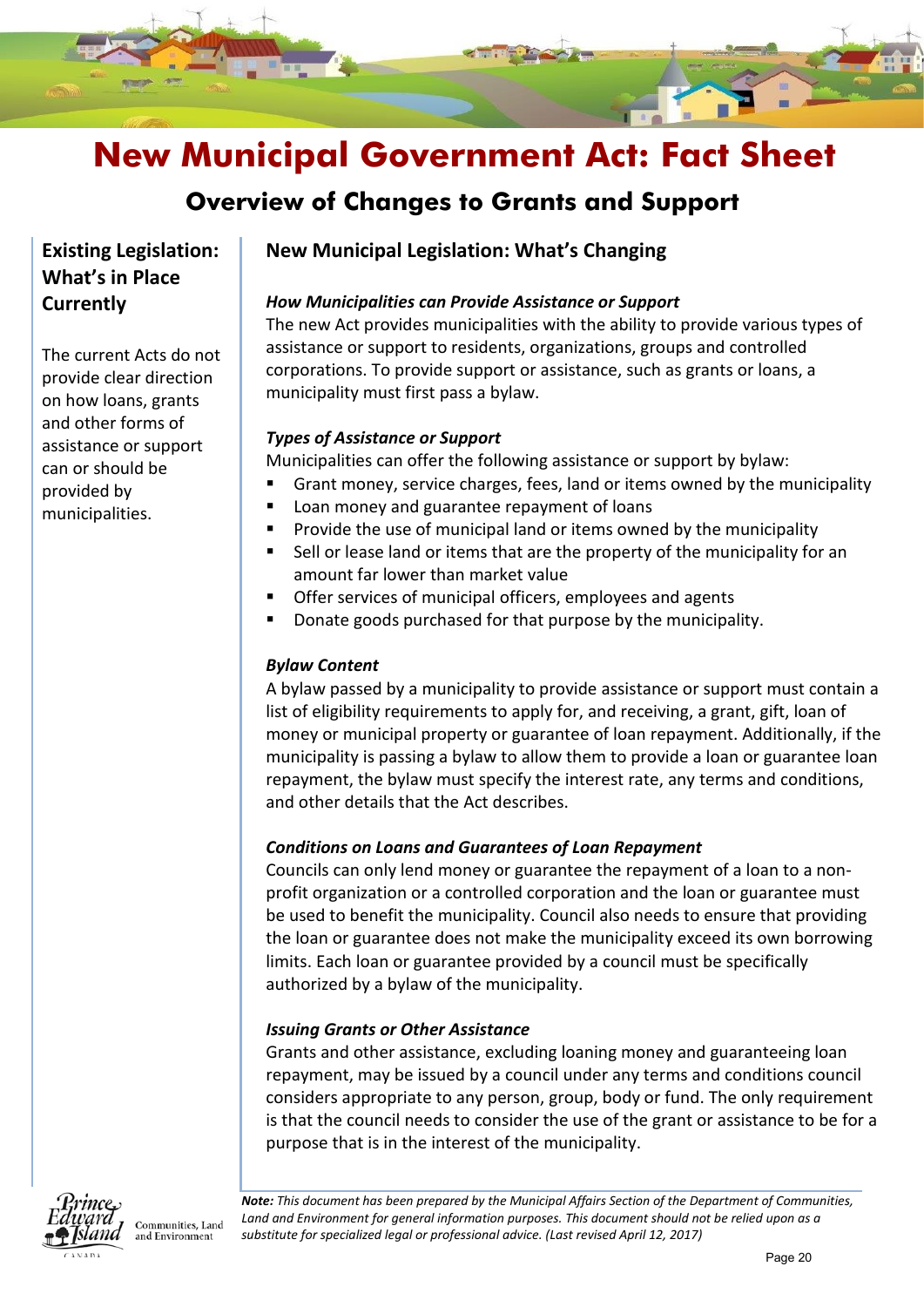

### **Overview of Changes to Municipal Utilites**

### **Existing Legislation: What's in Place Currently**

All municipalities currently have the ability to establish water and sewer utilities, by bylaw, to provide services to their residents.

Water and sewer utilities are established as separate corporate entities under the current Acts and set service rates which must then be approved by IRAC.

The water and sewer utilities of the cities of Charlottetown and Summerside and the Towns of Stratford and Cornwall are exempt from the requirement to have IRAC approve their rates.

Summerside is the only municipality on PEI with the ability to establish and operate a municipal electric utility.



Communities, Land and Environment

### **New Municipal Legislation: What's Changing**

### *Increased Scope of Municipal Utilities*

Municipalities will be given broader powers for creating municipal utilities under the new Act. Any municipality will have the ability to establish a municipal utility to provide water, sewerage services, public transportation, heat, waste heat, and other services or products for public consumption, benefit, convenience or use. This does not include the ability to establish an electric utility, which is restricted to Maritime Electric and the City of Summerside Electric Utility.

### *How Utilities are Set Up*

Public or municipal utilities may be established as or included in a department of the municipality or may be established as a controlled corporation. Public utilities, which refer to those that provide water and sewerage service, will require a bylaw to set out the establishment, management and maintenance of the service.

All other utilities that a municipality wishes to operate may also be established, managed and maintained by bylaw, with any municipal utility charges being set and imposed through a bylaw.

### *Approval of Rates for Water and Sewer Utilities*

The municipality will set the rates for their water and sewerage utilities in accordance with the *Water and Sewerage Act,* under which the City of Charlottetown, the City of Summerside, the Town of Stratford and the Town of Cornwall will continue to approve their own water and sewer rates. All other municipalities will need to have their water and sewer rates approved by the Island Regulatory and Appeals Commission. Rates must be sufficient to cover the cost of providing the water or sewer service.

### *Increased Accountability and Transparency*

Public utilities will be required to prepare annual financial plans. The annual financial plans will need to contain, at a minimum:

- an operating budget that includes estimates of revenues and expenditures,
- a capital budget, and
- on and after March 31, 2019, a five-year capital expenditure program that includes an asset management program.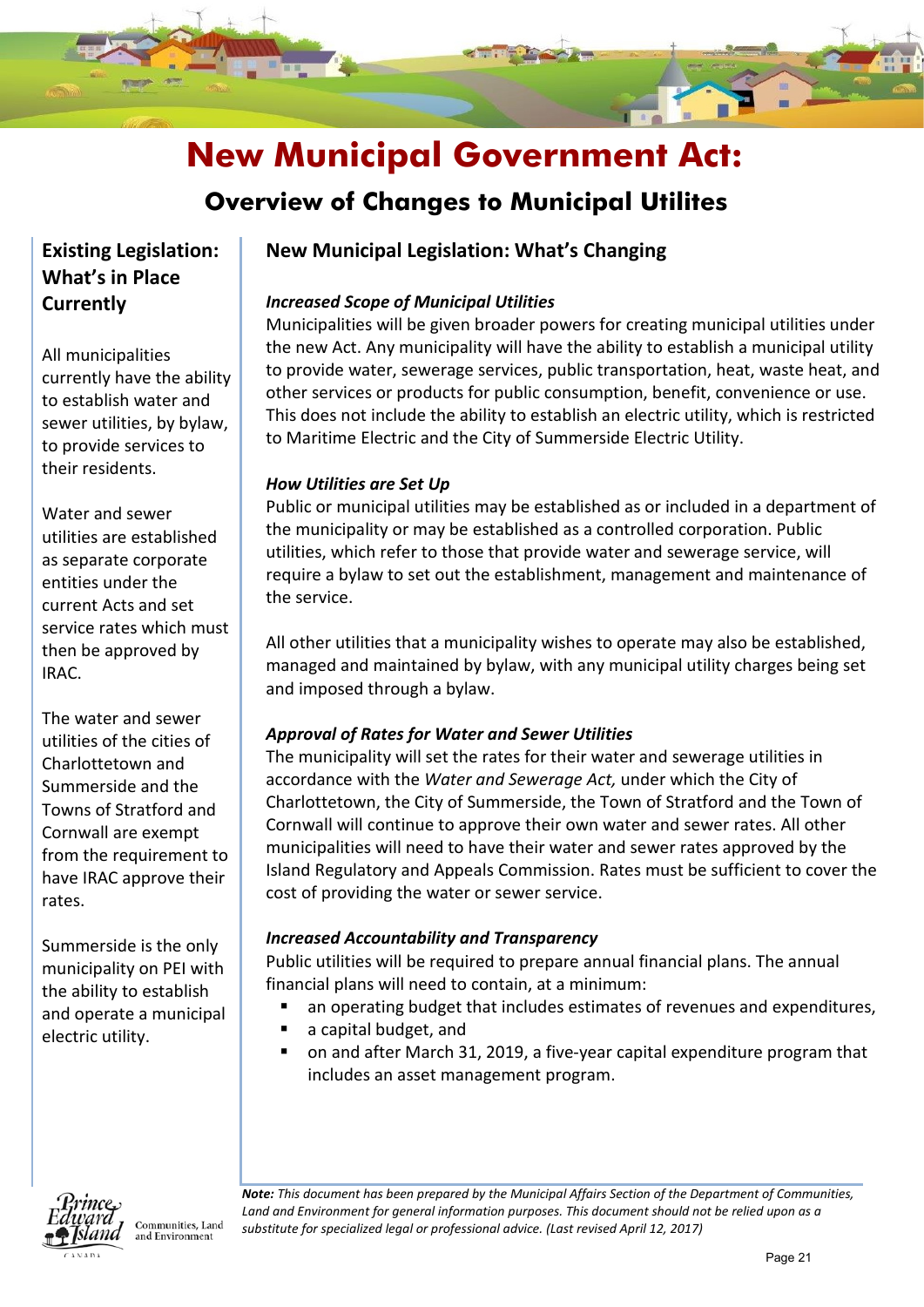### **Powers of the Minister: Audit, Inspection, Inquiry**

### **Existing Legislation: What's in Place Currently**

If a municipality fails or neglects to hold an election according to the rules for conducting elections under the legislation, the Minister has the power to conduct of survey of residents in the municipality to determine whether or not they wish to continue to have municipal status. The Minister also has the power to act in the place of council for the purpose of holding an election.

If a survey of residents in a municipality shows that the majority of those residents do not want to have municipal status, the Minister has the power to recommend to the Lieutenant Governor in Council (LGIC) that the municipality be dissolved and the LGIC may then decide to issue an order to do so.



Communities, Land and Environment

### **New Municipal Legislation: What's Changing**

Under the new Act, the Minister has a much wider range of powers and tools to ensure greater accountability, transparency and good governance.

### *Financial Audit*

The Minister will be able to appoint an auditor to examine the accounts of a municipality, municipal committee or other group established by a council or by a controlled corporation. The Minister will have the power to appoint an auditor if requested to do so by a municipal council, if the Minister considers it necessary or if the Minister receives a petition requesting an audit that is signed by at least 2,000 electors or 30% of the electors listed in the list of electors for the municipality compiled by Elections P.E.I. at the date of the petition**,** whichever is less. If no list of electors for the municipality has been complied in the last three years prior the petition, the Minister may accept a petition from 15% of the total population of the municipality.

An auditor appointed by the Minister will be required to prepare a report and deliver it the Minister, the council and the committee or other body established by a council or controlled corporation that has been audited. The auditor will also be required to prepare a report for the public in a form that has been authorized by the Minister

If an auditor appointed by the Minister finds any irregularities related to the accounts of a municipality, committee, or other administrative body established by council or a controlled corporation as a result of completing an audit, the auditor will report these results separately to the Minister.

A municipality, council committee or a municipally controlled corporation will be responsible for all of the costs associated with an audit completed under the authority of the Minister.

### *Inspection*

The Minister will have the power to order an inspection of any matter connected with the management, administration or operation of a municipality, council committee or other administrative body established by a council or a controlled corporation at any time that the Minister considers it necessary to do so.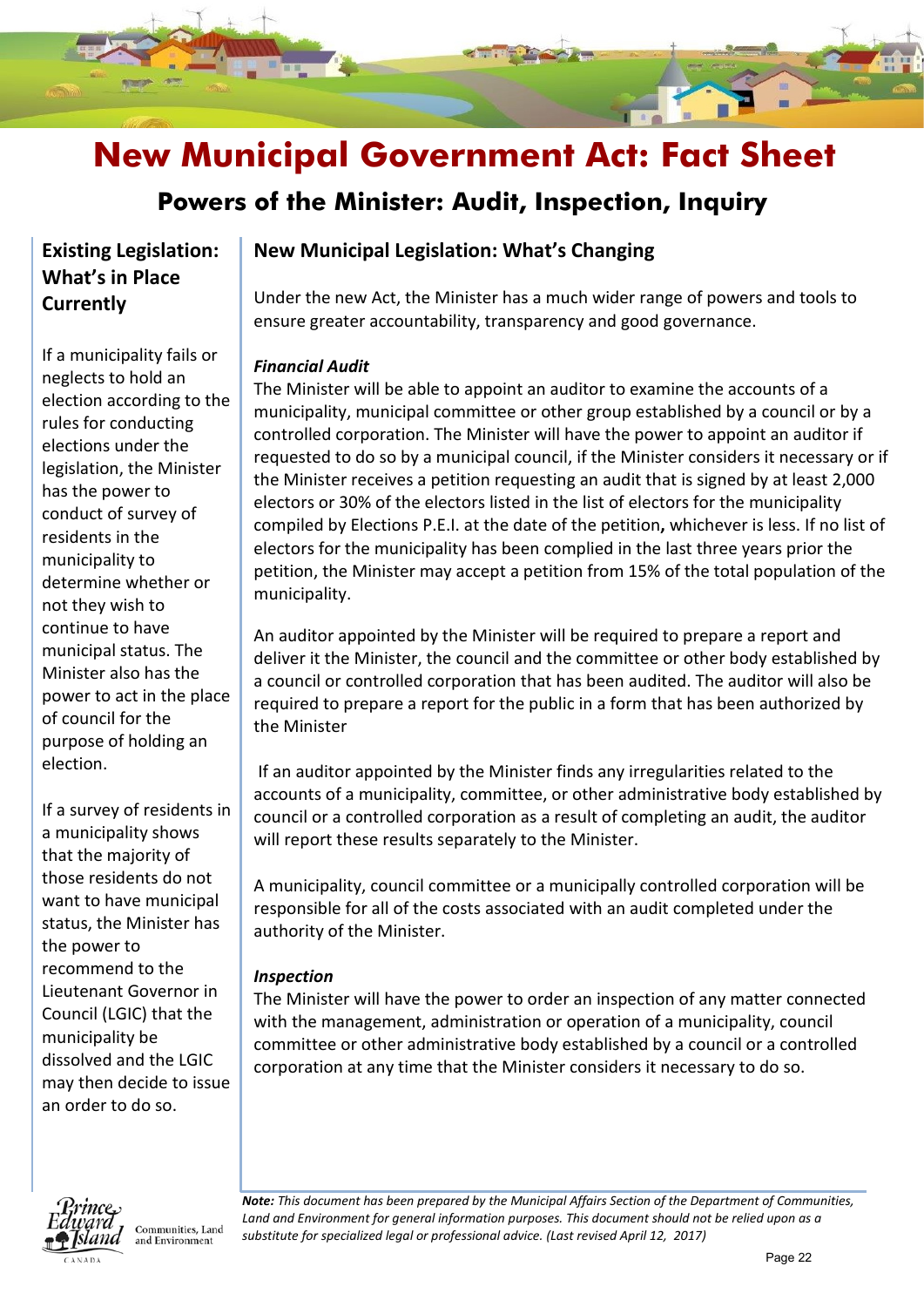### *Inspection Cont'd*

The Minister may also order an inspection when requested to do so by a municipal council or if the Minister receives a petition requesting an inspection signed by at least 2,000 electors or 30% of the electors on the list of electors for the municipality compiled by Elections P.E.I. at the date of the petition**,** whichever is less. If no list of electors for the municipality has been complied in the last three years prior the petition, the Minister may accept a petition from 15% of the total population of the municipality as shown on the most recent census for that area.

The Minister has the power to appoint a person to conduct an inspection. After the completion of an inspection, the inspector will be required to report the results to the Minister, the municipal council, the controlled corporation or a committee or other administrative body of council. Any information disclosed in the report may also be disclosed to the public only by the Minister in a manner that the Minister considers appropriate or by the municipal council with the written approval of the Minister.

The municipality is responsible to the Minister for the costs of an inspection, as determined by the Minister.

### *Inquiry*

The Minister will be able to order an inquiry at any time that the Minister considers it necessary to do so or on the request of a municipal council. The Minister may order an inquiry into the affairs of the municipality, a council committee, a controlled corporation or any other group established by the council. Furthermore, the Minister may also order an inquiry into the conduct of a council member, municipal employee or agent, committee member or a member of any other body established by council.

The Minister may appoint a person to conduct the inquiry and he or she will have the same powers as those given to a commissioner under provincial legislation. The Minister also has the authority to determine the person's compensation and expenses. However, the municipality is liable to the Minister for the costs associated with it including the compensation and expenses of the person conducting it.

The person appointed to conduct an inquiry will be required to report the results to the Minister, the council, the board of directors of a controlled corporation or the committee or other body of a controlled corporation. At the end of an inquiry, the Minister may declare that a council member is disqualified and dismiss him or her from council.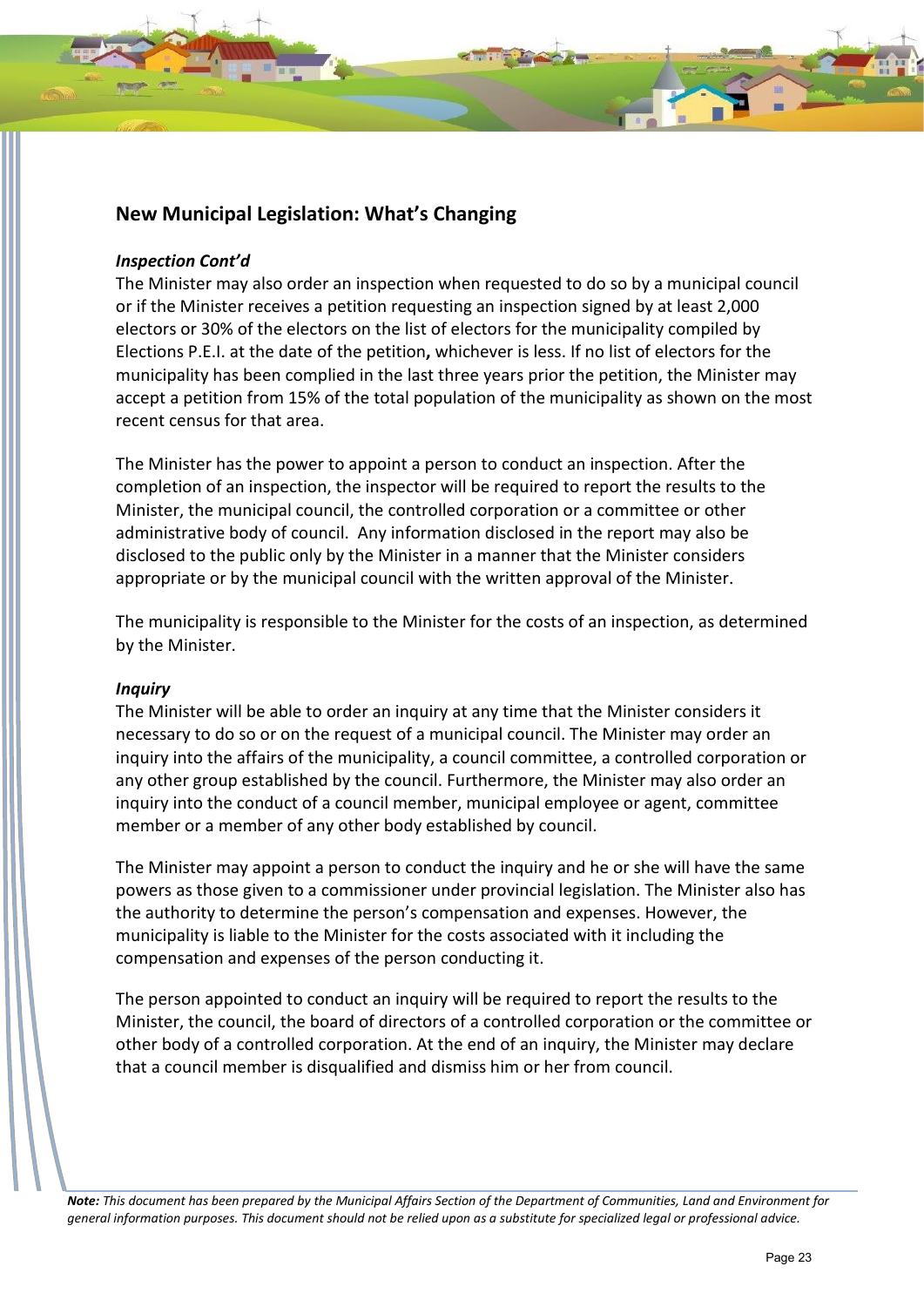#### *Orders of the Minister*

The Minister has the power to determine the action to be taken as a result of an audit, inspection, inquiry or other examination as well as any other contravention of the Act. The Minister has the power, by order, to direct a council to take any action that the Minister considers appropriate in the circumstances including appointing a person to act as a supervisor to monitor and report on the progress of the action the Minister has ordered. The Minister can also specify the compensation that is to be paid to the supervisor by the municipality.

#### *Dismissal of Council*

If an order of the Minister is not carried out to the satisfaction of the Minister, the Minister may dismiss any member of council or dismiss the entire council. The Minister may also recommend that the Lieutenant Governor in Council order that money payable by the Government to the municipality be withheld pending compliance with the Minister's order or that the municipality be declared ineligible, for the period of time specified in the order, to apply for funding programs administered by the Government.

On the dismissal of a council or a member of council, the council or member is no longer qualified to act on behalf of the municipality or to exercise the powers granted to it under the Act. The Minister may appoint a person to take the place of the council member who has been dismissed for the balance of that member's term of office. On the dismissal of an entire council, the Minister will be able to appoint a person immediately as the official trustee of the municipality.

#### *Other Powers*

The new Act gives the Minister other powers and discretion in many different areas such as municipal financial matters and the establishment, restructuring and dissolution of municipal boundaries.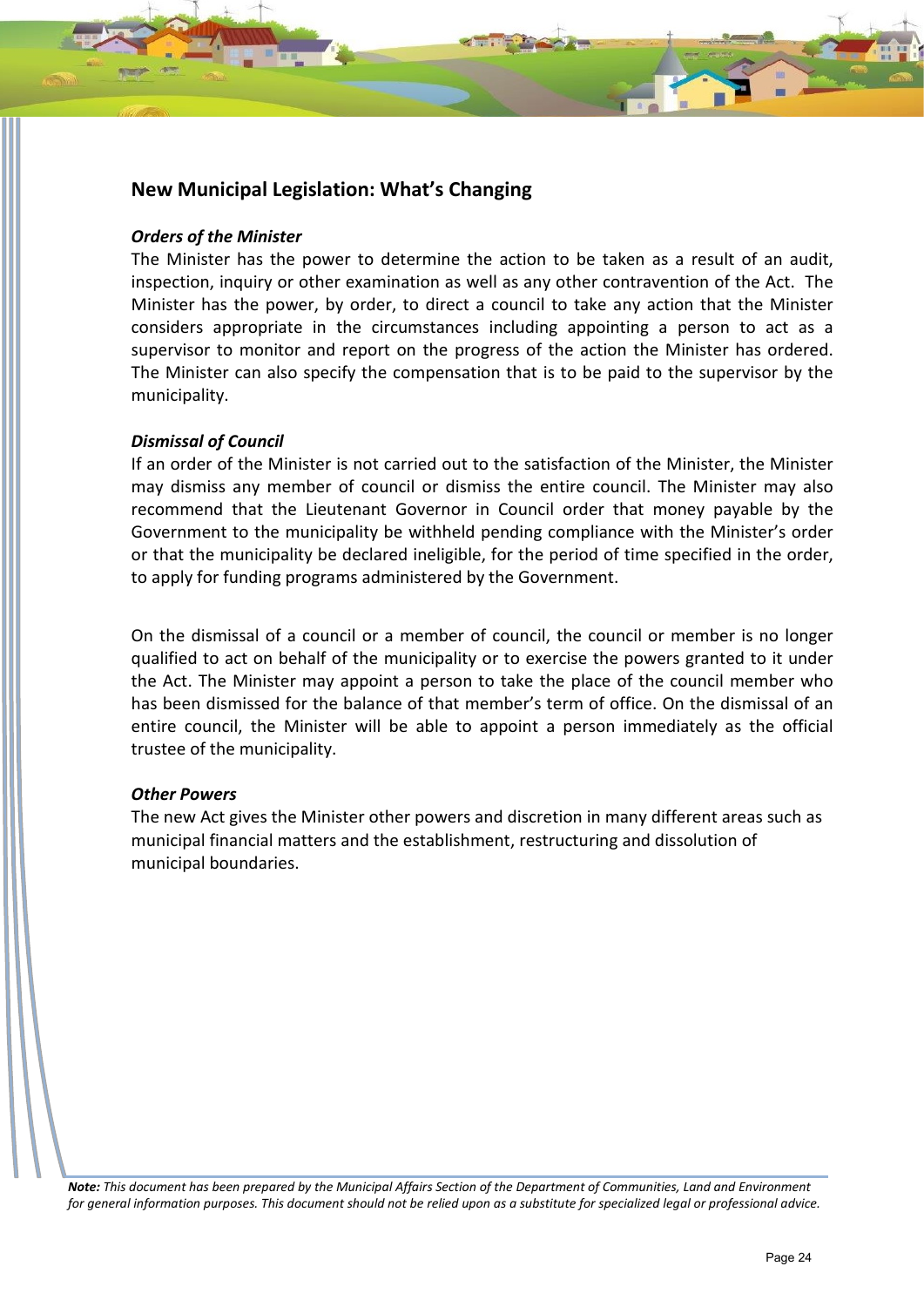### **Bylaw Enforcement, Offences and Liability**

### **Existing Legislation: What's in Place Currently**

A municipality may appoint bylaw enforcement officers and may share officers between municipalities.

A bylaw enforcement officer may issue a municipal ticket if there are reasonable grounds for doing so.

Enforcement bylaws may authorize the issuing of an offence ticket only if the bylaw relates to animal control, dangerous or unsightly premises, the parking of vehicles or noise or public nuisance control.

Council members, council committees, the administrator and any other individuals acting on their instructions or under the authority of the Act, are not personally liable for any loss or damage suffered by any person by reason of anything that is done or not done in good faith.



Communities, Land and Environment

### **New Municipal Legislation: What's Changing**

### *Bylaw Enforcement Officers*

A municipality may appoint bylaw enforcement officers and an officer who works in that role for one municipality may also be employed in the same capacity for another municipality. Bylaw enforcement officers are appointed by the Chief Administrative Officer (CAO) and will report to the CAO of the municipality for whom they work.

A municipal council will be required to establish a bylaw that relates to the education and experience qualifications required for a person to be employed as a bylaw enforcement officer. The bylaw must describe the complaint and discipline process with respect to complaints regarding inappropriate conduct made against a bylaw enforcement officer.

### *Time Period for Prosecutions and Civil Actions*

The time period for commencing a prosecution for an offence contravening a bylaw must be within six months following the date of the alleged contravention of the bylaw or the Act. Most other actions against the municipality must be commenced within 12 months after the cause of the action first arose.

### *Enforcement Bylaws*

Municipal councils will be able to make bylaws that authorize a municipal offence ticket be issued for a wider range of offences. These tickets can be issued for the contravention of a bylaw if the bylaw relates to the following:

- Animal control
- **•** Dangerous or unsightly premises
- Noise or public nuisance control
- $\blacksquare$  The parking of vehicles
- Planning and development control under the *Planning Act*
- Smoking in or on municipal property
- Signage
- Pesticide control
- Any other matter specified in the regulations

### *Penalties and Fines*

Unless a bylaw provides for a different penalty, a person who contravenes a bylaw is guilty of an offence and is liable on conviction to a fine of not less than \$200 and not more than \$10,000. Additional fines are permitted for each day or part of a day on which the offence continues after the first day. A person may also be imprisoned for up to one year or may be both fined and imprisoned.